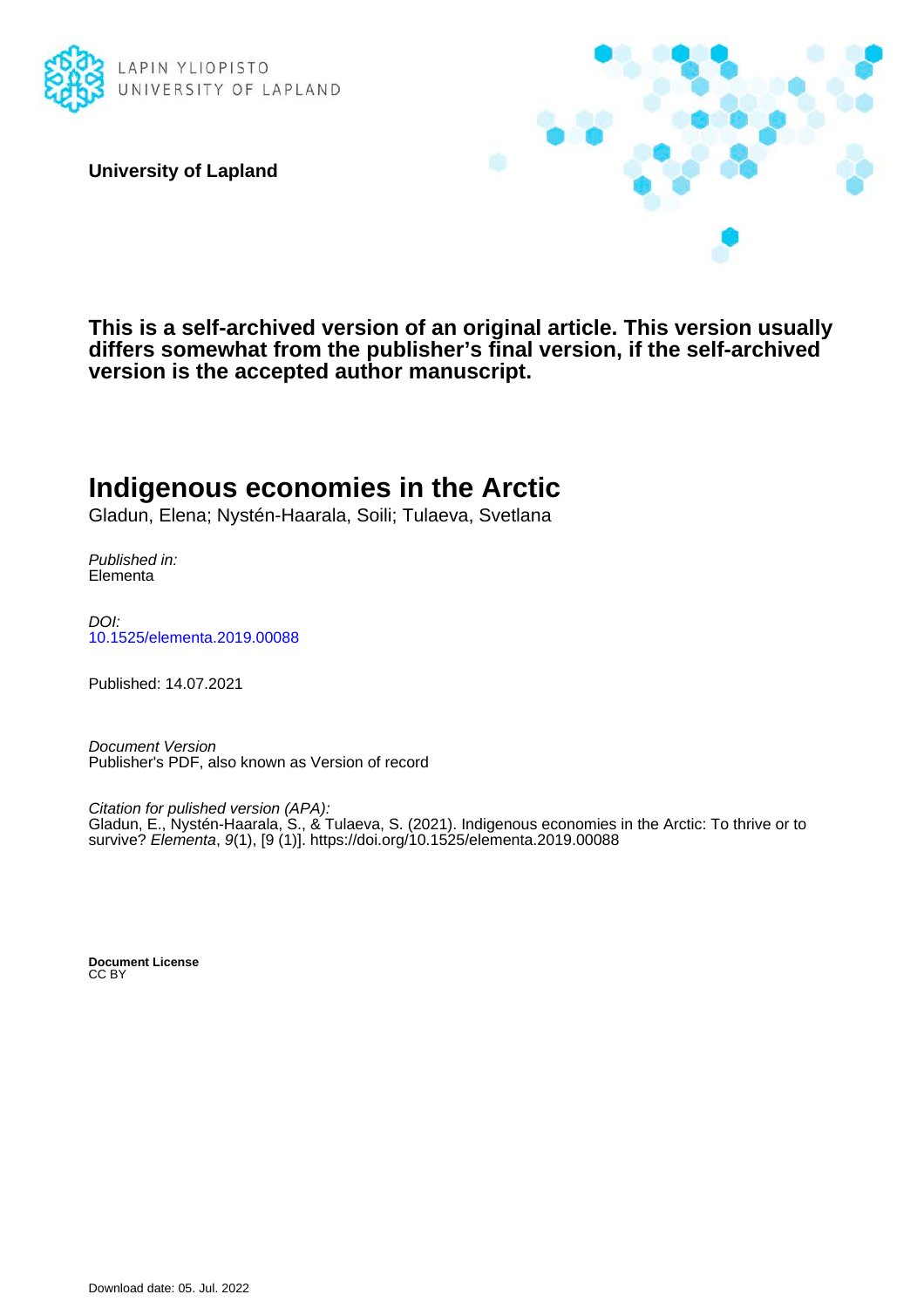

## RESEARCH ARTICLE

# Indigenous economies in the Arctic: To thrive or to survive?

Elena Gladun<sup>1,</sup>\*, Soili Nysten-Haarala<sup>2</sup>, and Svetlana Tulaeva<sup>3</sup>

There is a growing global interest in Arctic natural resources that have a strong influence on the local economies. The Arctic economy is a rather unique phenomenon encompassing Indigenous practices, local economic activities, and industrial development. Indigenous economies vary across the Arctic states and exhibit divergent economic mixtures. In globalizing societies and full market economies, traditional Indigenous economies are changing and perceived especially by the non-Indigenous to be a tribute to old customs rather than a way of life that is being followed by the young generation. However, certain groups of the contemporary Indigenous populations in the Arctic continue to preserve their culture and ensure the continuation of Indigenous ways of life. The development of Indigenous communities is closely linked to their economic well-being, on the one hand, and to their culture and traditions, on the other. Our article contributes to the discussion on the significance of Indigenous economies in providing sustainability in terms of Indigenous communities, their culture, and traditions. The research objective is to identify strategies and tools that sustain Indigenous economies as well as the goals of various stakeholders in encouraging and supporting the traditional economic activities of Indigenous peoples. We contrast three countries—Russia, Finland, and the United States (Alaska)—and discuss some governmental strategies that can be employed for preserving unique Indigenous economies. The research methods consist of a content analysis of state and regional legislation and strategies, social studies of stakeholders' opinions, case studies describing market infrastructure, and economic activities as well as features of traditional lifestyles and Indigenous knowledge typical of these regions.

Keywords: Arctic, Indigenous peoples, Indigenous economy, Traditional culture, Russia, Finland, Alaska

## Introduction

Contemporary Indigenous economies with a long history represent various scenarios of development. In accordance with the United Nations Declaration on the Rights of Indigenous Peoples (2007), Indigenous peoples include those who maintain their historical continuity and those who consider themselves to be different from the current "dominant" society. Furthermore, Article 1 of ILO Convention No. 169 specifies Indigenous peoples as those whose ancestors inhabited a country or a region prior to its colonization and who retained their social, economic, cultural, and political institutions (International Labor Organization, 1989). The main characteristics of an Indigenous population are (1) special relationship with the land on which they have lived for generations; (2) preservation of cultural identity, including its economic, social, cultural, and political aspects; (3) self-identification; and (4) experience of colonization or discrimination (Poppel, 2006).

Indigenous groups in the Arctic sustained themselves for centuries by means of gathering, fishing, hunting large land and sea mammals (Sonnenfeld, 1957; Stuckenberger, 2007), and reindeer herding (Krupnik, 1989). In short, they have not only survived in a part of the world that appears to non-Indigenous as inhospitable (Stuckenberger, 2007) but also thrived (Policy Briefs, 2019). In the words of Brascoupé (1993, p. 63), "it is the traditional economy, living on the land and with the land that brings meaning to aboriginal peoples." However, climate change, modernization, and globalization have forced profound changes upon the Arctic region, including Indigenous peoples, who strive to balance subsistence and other forms of production (Kuokkanen, 2011). The Indigenous peoples of the North have embraced Western institutions while remaining closely tied to their historic cultural roots (VanStone, 1960). Their traditional activities and models of land and resource use foster both local economic progression and conservation of environmental policies, striving to achieve the major goal of combined sustainable development and sustainable harvests through a long-term approach (Fow, 2012).

<sup>&</sup>lt;sup>1</sup> University of Tyumen, Tyumen, Russia

<sup>2</sup>University of Lapland, Rovaniemi, Finland

<sup>3</sup>North-West Institute of Management, Russian Presidential Academy of National Economy and Public Administration, Saint Petersburg, Russia

<sup>\*</sup> Corresponding author:

Email: efgladun@yandex.ru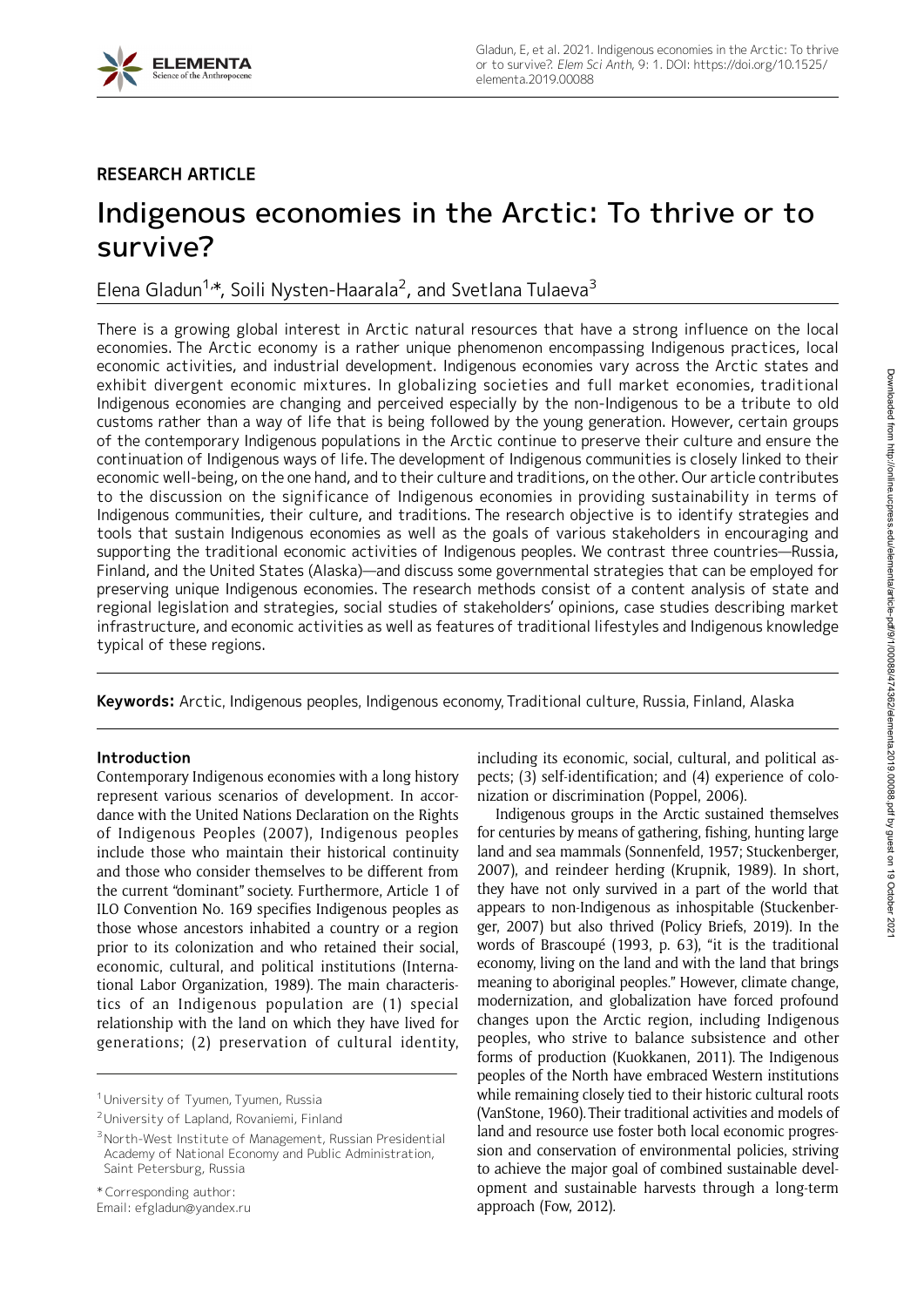Global markets have affected and transformed Indigenous economies across the world. Indigenous communities are under increasing pressure to conform to a global market economy in the form of profit-driven activities such as logging, mining, hydropower, and oil and gas. Today's Indigenous economies demonstrate a continuum where priorities are sliding from market (fully monetized) to subsistence (nonmonetized) activities. This sliding was captured schematically in the following work: "A Conceptual Framework of Arctic Economies for Policy-making, Research, and Practice" (Larsen et al., 2019). The framework allows one to visualize the push and pull among various factors affecting Arctic economies. Between these theoretic ideas lie mixed economies that combine both monetized and partially monetized aspects of economic development. It is this conscious prioritization of monetary and nonmonetary features that Indigenous communities strive to balance and sustain.

The objective of this article is to explicate the various types of Indigenous economies on the continuum between subsistence and market across three Arctic countries—Russia, Finland, and the United States (Alaska). We aim to identify strategies of developing Indigenous economies and the approaches that various stakeholders use to balance the for-profit and nonprofit goals of Indigenous communities' economic activity. The core idea is to demonstrate that some features of Indigenous economies are a crucial part of Indigenous culture and help sustain the traditional way of life and interaction with the market economy in a changing environment. In other words, we discuss the interaction between culture and economy.

As the methods of our research, we employed context analysis of Russian, American, and Finnish legislation and strategies, case studies, and contextual interviews with representatives of governments and Indigenous communities.

## Theoretical approaches to Indigenous economies and methodology of the research

Indigenous economies refer to the traditional and local structures of Indigenous peoples. These structures may include a variety of land- and marine-based, small-scale economic activities and practices as well as sustainable resource management (Kuokkanen, 2011). Indigenous economies are difficult to define because of their uniqueness and diversity; there is no definition that applies to all. Although it is difficult to define a single structure, we can assume that Indigenous economies are a combination of organized communal, family, and individual activities of aboriginal peoples living on their traditional land and aiming to satisfy their need to lead a traditional way of life, including consumption needs, in a modern world that is increasingly imposing on the Arctic. In general, the Indigenous economy includes vital economic, social, cultural, and spiritual dimensions.

The recent Arctic Human Development Report describes Indigenous communities as ones that maintain subsistence production within traditional social structures, exploit new economic opportunities, and create increasingly complex socioeconomic dynamics (Poppel and Kruse, 2010; Larsen and Fondahl, 2015). The key principles of Indigenous economies that differentiate them from other economic models are subsistence, environmental awareness, that is, awareness of the consequences of their activities (Nath, 2009), and rational use of natural resources as a proven and historical way to survive in harsh Arctic conditions with limited nature's capacity as compared to lower latitudes (Lavrillier and Gabyshev, 2017). Furthermore, reciprocity is defined as reflection on land-based worldviews founded on active recognition of kinship relations that extend beyond the human domain (Kuokkanen, 2006; Lasimbang, 2008). Indigenous economies are contingent upon a stable and continuous relationship between the human and natural worlds (Kuokkanen, 2011), a crucial link existing between Indigenous economies and Indigenous traditional knowledge. Indigenous knowledge and practices have historically been an integral part of Indigenous economies that reflect their social, economic, and environmental values and aspirations. Hunn (1999) notes that Indigenous or traditional ecological knowledge "is a consequence of subsistence-based production." Indigenous peoples continue to rely on their traditional practices and sustainable use of renewable resources although this dependence occasionally puts them at risk of being adversely affected by industrial activities and market effects.

Several main characteristics of the economic activities of Indigenous peoples can be identified. The first one is the peoples' ability to adapt to and thrive in environmental conditions that many, who are not Indigenous, would find exceedingly challenging. The specific economic activities that have resulted from this relationship are reindeer herding, fishing, gathering, and hunting.

Second, Indigenous economies are tied to their specific territories. Reindeer herders, for instance, have wandered along their routes for many centuries, and some Indigenous peoples continue to fish and hunt in the areas of their ancestors (Novikova, 2013).

The third characteristic is the rootedness of economic activity in the social norms and perceptions of Indigenous peoples. Today, these perceptions may be a mixture of Western and Indigenous rules and values (Bunikowski, 2015), but certain social norms still govern the existence of Indigenous peoples, and their economic activities have prevailed over the centuries (Gladun and Zakharova, 2020). The use of natural resources in economic activities is closely related to the traditional ideas of Indigenous peoples about nature (Stammler, 2005).

Fourth, a typical feature of Indigenous economies is their connection with certain forms of social organization. As a rule, the main economic unit of an Indigenous population is the extended family or community. This social structure is often maintained in a transition toward market relations (Stammler, 2005; BurnSilver et al., 2016).

The fifth feature is the use of Indigenous peoples' specific knowledge in conducting business activities. This includes knowledge of wildlife migration routes, local climatic conditions, hunting and fishing, processing collected resources, adapting to natural disasters, and so on. The traditional knowledge is associated not only with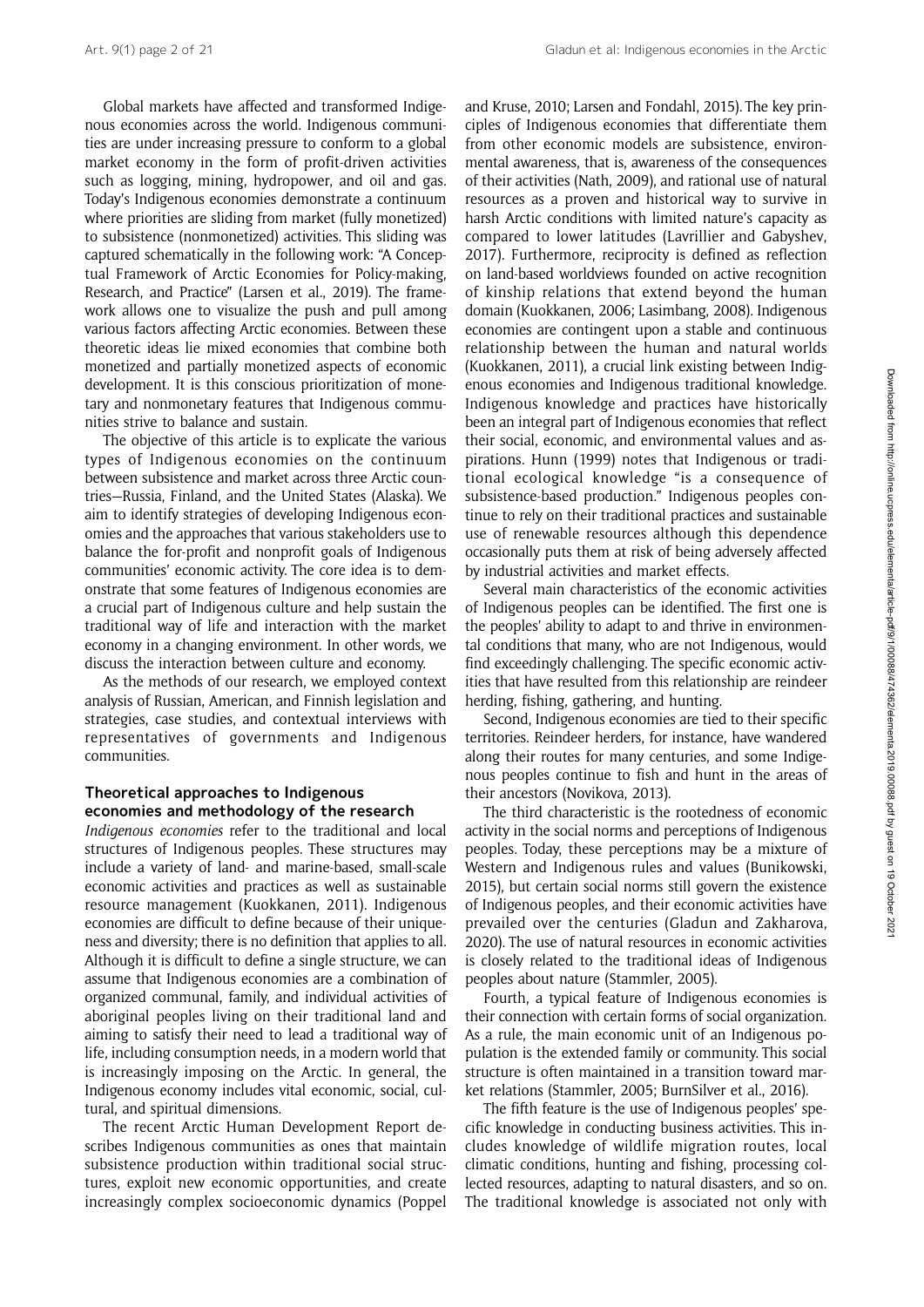practical skills but also with folklore legends (Martynova and Novikova, 2011).

The sixth typical trait is linked with the culture and life of Indigenous peoples. Their economic activities are closely intertwined with their language, folklore, way of life, and crafts (Poppel, 2006). Therefore, the preservation of the traditional economic activities of Indigenous peoples is directly associated with the preservation of their culture. Even when they are related to new types of economic activity instead of traditional ones, cultural aspects continue to play a key role and influence decisions. For example, ecological and ethnographic tourism by others than Indigenous that increases on the lands of Indigenous peoples is only possible by exploiting the elements of Indigenous culture, whereas tourism based on companies owned by Indigenous presents the links between culture and a way of life that combines historical connections with a conscious acknowledgment of modernizing and preserving the culture into the future.

In our article, we discuss various types of Indigenous economies. Generally, economists distinguish three main types: subsistence, redistribution, and market economies (Stigler, 1941; Polanyi and Maclver, 1944). We use the concept of market economy to refer to market-based relations where goods and services are monetized. The concept has been applied as the opposite of planned economy, where production is centrally planned, prices centrally set, and goods are distributed by the state. Based on this classification, we have identified three main types of Indigenous economies: subsistence economy, state-supported economy, and market relations. The first case is a situation where Indigenous people live mainly by the products of their households and use of natural resources (hunting, gathering, reindeer herding, and fishing; Poppel, 2006; Larsen and Huskey, 2015). In a state-supported economy, Indigenous communities' lives are considerably influenced by governmental subsidies and target programs (Filant, 2017), although this support should be understood to exist on a continuum. Finally, a market economy presupposes the successful inclusion of Indigenous people in market relations where their main income derives from the sale of their products on the market (Stammler, 2005).

Subsistence is the intrinsic value of Indigenous economy, identified both as an economic and a social system, encompassing various spheres of life that often are inseparable from one another. It means that at the center of traditional Indigenous economic activity is not competition or the exchange of products and services for profit but the sustenance of individuals, families, and the community. The surplus is shared at numerous festivals and ceremonies that maintain the social cohesion of the community but also bring prestige to those who give and share their wealth (Kuokkanen, 2011). Although a subsistence economy that is not dependent on any market or monetized features more than likely does not exist today, the aspiration continues to play a significant economic, social, and cultural role in many Indigenous communities. According to various estimates, subsistence economy accounts for 30%–80% of all production and income in many northern Indigenous communities (Wolfe and

Walker, 1987; Langdon, 1991; Elias, 1995; Elias, 1997; Dinero, 2003).

The progress of economic development in the Arctic and the related Western influence on Indigenous structures have significantly altered the traditionally sustainable practices of the Arctic's Indigenous peoples (Sonnenfeld, 1957; Fow, 2012). Numerous studies demonstrate that Indigenous subsistence economies have been intertwined with market economy based on wage-labor relations for a long time (Sonnenfeld, 1957; Hosmer, 1999; Dinero, 2003; Meeks, 2003; O'Neill, 2005).

The involvement of Indigenous peoples in market relations means that they begin to extract natural resources and harvest products mainly for sale. As a rule, Indigenous peoples sell traditionally made products (fish, venison, antlers, meat, and skins of wild animals) both locally and internationally, depending on country. The least developed area of Indigenous economy is ethnological or ecological tourism. In addition, Indigenous people can be employed by companies and receive a regular salary which is usually used for motor boats, all terrain vehicles (ATVs), satellite phones, fish and meat processing equipment, and fuel. However, in many cases, Indigenous people have difficulty entering the market. Often, they live in less accessible areas where market infrastructure is undeveloped. Their products are not competitive with those of large companies. They don't have enough resources to turn their system into a market economy and lack the necessary knowledge and skills to organize their enterprises or get jobs for which they qualify. Finally, the complicated relationship between Indigenous peoples and market relations can be problematic in that full employment can remove and distract one from a traditional way of life (Huskey, 2005; Larsen and Huskey, 2015).

In the back-and-forth transition between subsistence and market relations, Indigenous people are often supported by their governments. Public authorities develop programs aimed at supporting Indigenous communities, pay subsidies, pass laws that ensure the rights of Indigenous people to their land or give them certain preferences, and develop market infrastructure. Sometimes, public authorities redistribute the resources they receive to support the most vulnerable communities. However, in some circumstances, governmental support may increase the dependence of Indigenous peoples on more powerful external factors, for instance, authorities and corporations (Huskey, 2005).

To date, many Arctic Indigenous economies are defined as mixed economies, characterized by subsistence, commodity production, wage labor, transfers (social assistance, unemployment insurance, welfare, pensions, and other statutory or fiduciary payments), and enterprise (Van-Stone, 1960; Kuokkanen, 2011; BurnSilver et al., 2016). Mixed economies have three components: (1) households engaged in market exchange, (2) subsistence activities, and (3) culturally embedded social relationships sustained by flows of food and other resources from nature (Burn-Silver et al., 2016).

Usher (1998) comments on the northern mixed economy, describing it as follows: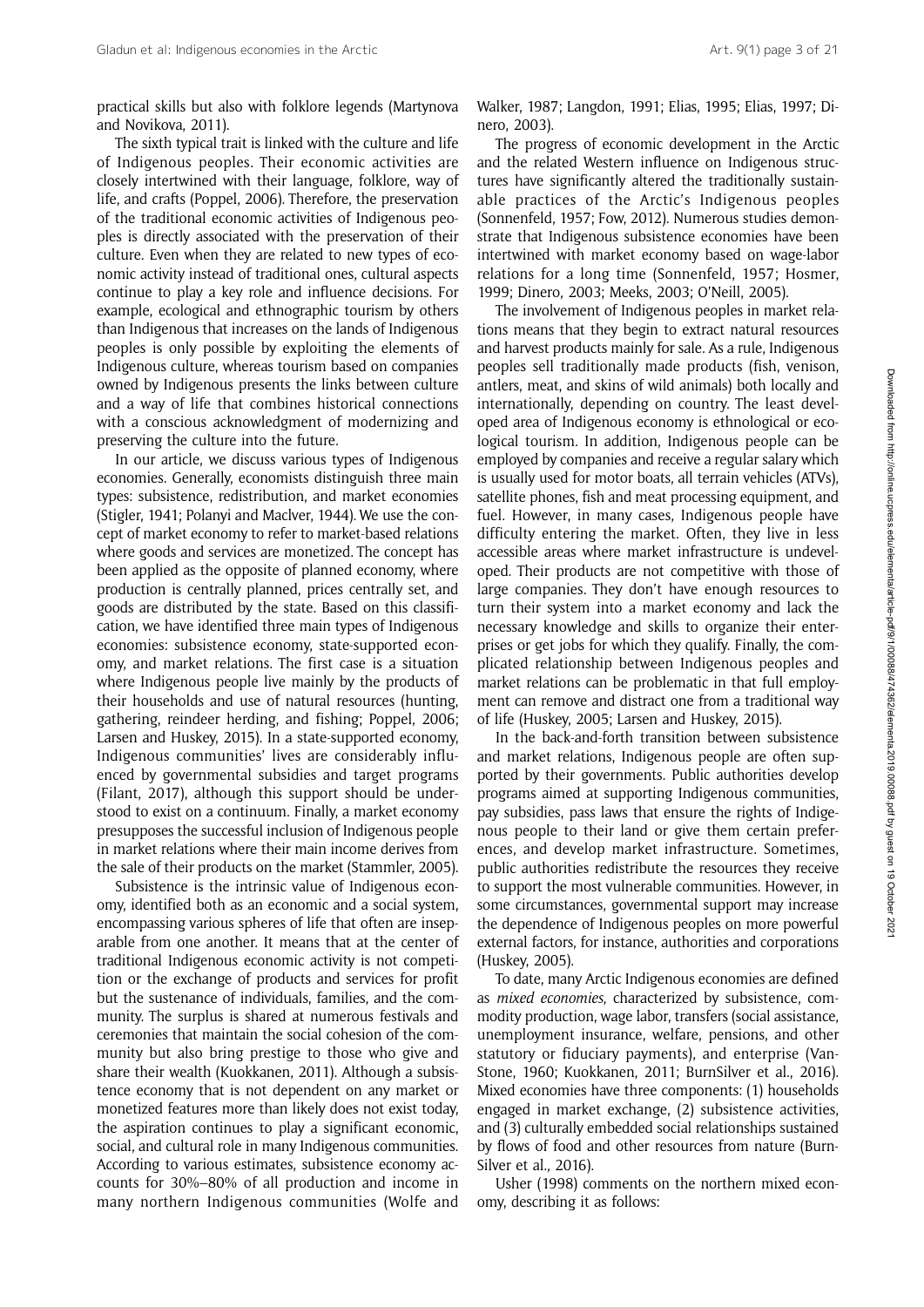Art. 9(1) page 4 of 21 Gladun et al: Indigenous economies in the Arctic

The two modes of production in the North today are the domestic and the capitalist. The capitalist mode has been superimposed on the pre-existing domestic mode, but the latter survives in a modified form. The two coexist not as isolated, unconnected enclaves, but rather as interrelated parts of a larger social formation, that of industrial capitalism on the frontier.

Another characteristic of mixed economies is that cash is often considered as the means to purchase materials and equipment (Fienup-Riordan, 1986; Elias, 1995; Pickering, 2000). Therefore, Arctic Indigenous economies lie on a sliding scale between a market and traditional subsistence. We present three examples of economies found in Russia, Alaska, and Finland, demonstrating different adjustments to changing economic, social, and political circumstances.

Our research was based on qualitative methodology (Kvale, 1996), and its main research strategy was based on case study. We selected three main cases: Sámi in Finland, Nenets in Yamal (Russia), and Alaskan Native communities (United States). The three cases represent different ways, strategies, and consequences of Indigenous economy development. The main research methods were semistructured interviews, analysis of documents, and observation in Indigenous settlements. We conducted interviews with Indigenous peoples, state authorities, experts of research centers, and representatives of nongovernmental organizations (NGOs) of Indigenous peoples. All the interviews were transcribed and analyzed through thematic and axial coding (Kvale, 1996). The research encompassed context analysis of national laws granting rights to Indigenous peoples, governmental target programs aimed at supporting Indigenous communities, and NGO documents dealing with the rights and activities of Indigenous peoples. The main focus in our cross-disciplinary research was on the following topics: the special features of Indigenous people' life, the role of governmental support programs, the impact of market relations on the traditional way of life, and the opportunities for participation in market relations. Based on the collected materials, the main economic strategies of the Indigenous populations were reconstructed, and their impact on Indigenous culture and the traditional way of life was described.

## Russia's case (Yamal)

According to Russian legislation, Indigenous peoples are the peoples living in the territories of their traditional habitat and preserving their traditional way of life, nature management, and crafts, numbering in the Russian Federation (1999) less than 50,000 people and identifying themselves as independent ethnic communities. Being officially termed small-numbered Indigenous peoples of the North, Siberia and the Far East, their status needs to be approved by the Russian Government. Once enrolled into the official list, Indigenous communities get additional rights and protection from the governments of different levels. The right of Indigenous peoples to maintain their

traditional way of life is protected by the Russian Constitution and federal laws. In accordance with Russian legislation, Indigenous peoples are allocated territories for traditional economic activities (Russian Federation, 1999, 2000). Additionally, various programs aimed at Indigenous communities' development are enacted by the federal and regional authorities, though some of the programs of the period 1990–2000 are a dead letter and not fully implemented due to lack of money. The main objectives pursued by state programs to increase the sustainability of Indigenous communities are related to the preservation of Indigenous culture, cultural heritage, language, and cultural values. Indigenous economy and traditional livelihoods are considered subordinate to traditional culture (Russian Federation, 2009).

Yamalo-Nenets Autonomous Okrug (YaNAO), or Yamal, is an active Indigenous location in Western Siberia and home to the largest group of Indigenous peoples, the Nenets, numbering approximately 29,000 or 6% of the total population of the Okrug. More than 19,000 of them are employed in traditional economies, which is 41.0% of the total number of Indigenous people or 3.6% of the total number of people in the YaNAO (2018). The Nenets have long been nomadic and engaged in traditional economic activities: reindeer husbandry, fishing, and hunting. In the Soviet era, the government made efforts to change their nomadic life and to establish collective farms for reindeer herding. However, due to long distances and the inaccessibility of the territories, the Soviet government was unable to take full control over the reindeer herders in Yamal. This allowed a significant number of Yamal Nenets to sustain nomadic reindeer herding as a historically and culturally important economy in the region. The largest reindeer population in Russia has been preserved in Yamal. Reindeer husbandry on the Yamal Peninsula currently exists in two forms: (1) reindeer husbandry state farms based on Soviet reindeer husbandry enterprises and (2) family/clan communities, which is more typical to date. In 2018, the number of reindeer in Yamal was more than 700,000, and only 44% of them belonged to stateowned farms (Filant, 2016, 2017).

Since 1990, reindeer husbandry has gradually entered market relations. This has resulted in a partial transition to a market economy, with profiting as the principal goal. The main income of reindeer herders comes from the sale of meat and antlers, which is not always commercially viable and demands extensive government support. The biggest producer of the Okrug—open joint-stock company "The Yamal Reindeer"—is engaged in the processing and trading of reindeer products. Advanced market relations have contributed to modern technology spreading through the tundra: Reindeer herders actively use satellite phones, computers, snowmobiles, motor boats, and power generators. This modern equipment not only facilitates the herders' existence on the tundra but also requires additional funds (Filant, 2016; Detter, 2017a, 2017b).

At the same time, further development of reindeer husbandry in the Okrug is jeopardized by lacking market infrastructure. The demand for venison in Russian regions is modest, and reindeer herders have difficulty selling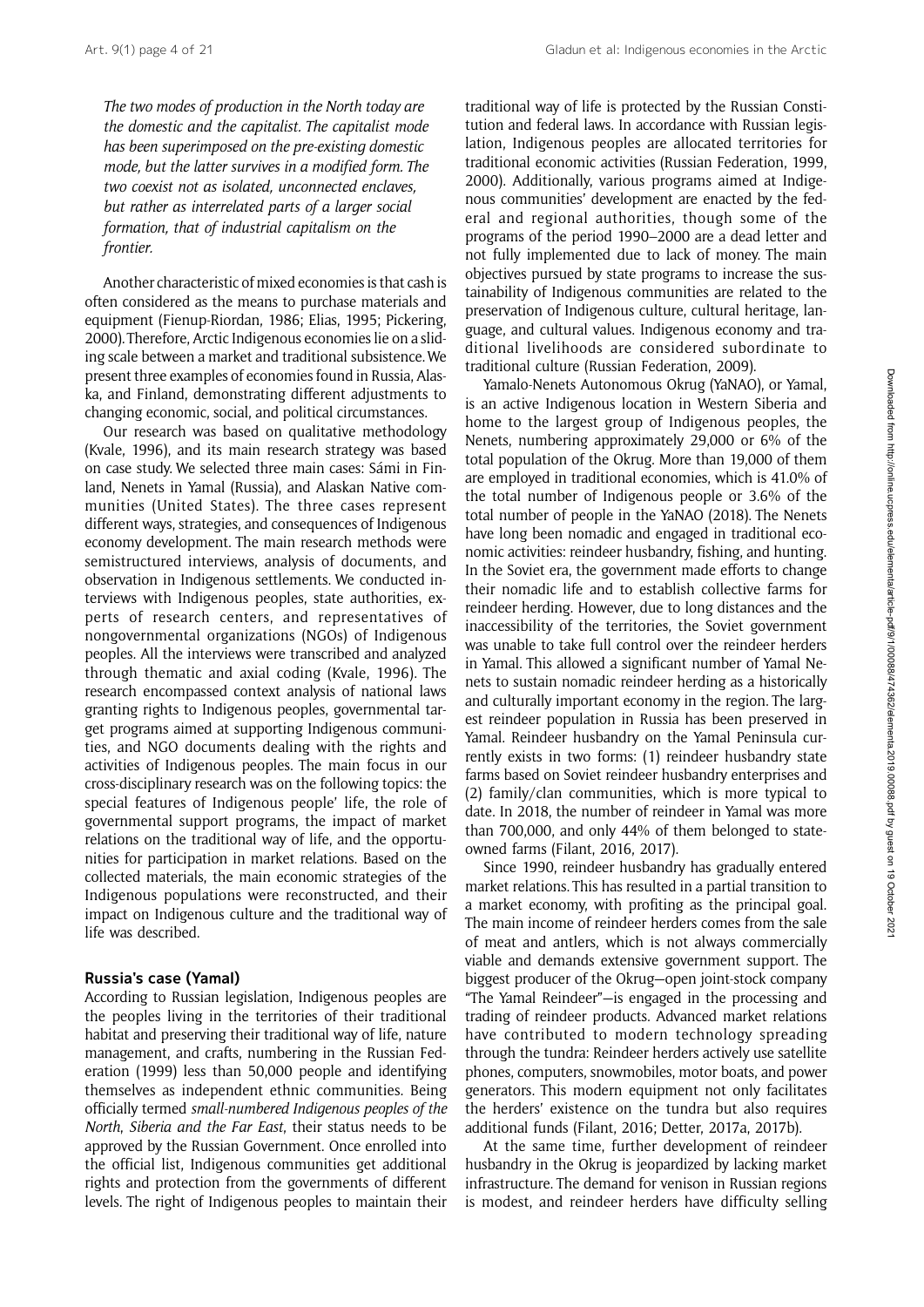their products. The largest enterprise processing reindeer herding products in the area is Indigenous-owned and occupies a monopoly position. Accordingly, it can impose its conditions on reindeer herders. A significant obstacle is the inaccessibility of the territories and deficient transportation logistics. Reindeer herders also lack the money to commercialize their farms, for example, to purchase refrigerators and processing equipment for venison, as the venison is primarily meant for fulfilling their families' needs (Kibenko et al., 2017).

In this regard, governmental support for reindeer husbandry remains crucially important. There are several basic instruments of this support. To begin with, the government subsidizes the whole industry, covering more than half of the costs of the municipal enterprise that processes reindeer herding products—"The Yamal Reindeer" (Detter, 2017a). Factorii on the tundra are established with public funding providing reindeer herders with some necessary goods.1 Reindeer husbandry farms also receive annual subsidies for their activities. In 2018, the sector was subsidized by more than 100,000 rubles (or 1,500 dollars) per ton of harvested products. The regional law "On Reindeer Herding" (Russian Federation, 2016) provides reindeer herders with additional social guarantees and family support. In the framework of acting regional legislation, reindeer herders and their families are eligible to receive 2,000 rubles (30 dollars) per month in social support, as well as 6,000 rubles (95 dollars) for each child under 8 years of age (Zuev, 2015; Detter, 2017a). Also, a regional target program is enacted with an aim to support Indigenous peoples in the Okrug, focusing on the preservation of traditional economic activities. The program allocates funds for purchasing necessary equipment for Indigenous peoples (satellite phones, electric generators, snowmobiles, motorboats, fuel and lubricants, etc.), training, and recreation for children. The distribution of funds in the Okrug is an application-based process administered by the Okrug's public authorities. In this way, the Okrug's government subsidizes further development of reindeer husbandry in the area and provides material support to reindeer herders. However, reindeer herders themselves do not consider the governmental support significant. Most of them would conclude that they rely primarily on themselves and their relatives: "They told us all the time: the government gives you this, the state gives you that. Why should we say that? We can only rely on ourselves. The government gives us nothing. It doesn't help."<sup>2</sup> Interestingly, representatives of public authorities also anticipate the risks of giving excessive assistance to reindeer herders: "If reindeer herders are given money, it could

result in dependency which may lead to a certain imbalance, people could forget their traditions and customs. The main thing is to preserve our traditional way of life."<sup>3</sup>

Another source of funding and material assistance received by reindeer herders in their transition to market economy is the support given by oil and gas companies (Tysiachniouk and Tulaeva, 2017; Tulaeva and Nysten-Haarala, 2019). The arrival of oil and gas corporations and the acquisition of agricultural land for industrial purposes are accompanied by infrastructural development and additional material assistance (Tysiachniouk et al., 2018). There are several basic forms of benefits to be obtained from oil companies. The first is the construction of infrastructure that is needed and provided by the companies and can also be used by the local residents. Thus, the development of oil and gas production in the Yamal region has contributed to the construction of railways and improved the accessibility of certain areas. Second, social partnerships are created between the companies and public authorities purporting to offset the costs of industrial development in the territory and to demonstrate the social responsibility of the companies. As a rule, under such agreements, companies allocate funds for social infrastructure in the region. In the YaNAO, these agreements have been created between the Okrug, local authorities, and companies. The funds are distributed by public authorities to support the local communities, including the Indigenous peoples. With some proceeds going to the construction of social infrastructure, others are spent on the purchase of necessary equipment: "They do not conclude an agreement directly with reindeer herders. Only with public bodies. They build villages, schools, kindergartens, and gyms. Via the authorities they give money to buy gasoline, power plants, and awning tent products."<sup>4</sup> Also, if Indigenous land is seized for industrial purposes, companies must pay compensation to Indigenous peoples. In the YaNAO, however, private reindeer herders do not have land legally assigned to them and therefore cannot claim compensation: "Lands do not belong to private traders anywhere. They are between heaven and earth." <sup>5</sup> In the Okrug, compensations are received only by state reindeer husbandry farms with officially registered lands. The received compensations are used by the farms to purchase reindeer, to pay reindeer herders, and to buy necessary equipment. However, it is not possible to compensate Indigenous peoples for the damage caused by oil companies. Oil and gas extraction leads to a significant reduction of reindeer herding pastures, and environmental pollution from industrial activities damages traditional nature management. Moreover, the presence of oil and gas companies is the reason for social tension and deteriorating Indige-

nous integrity and culture.<br>1. Historically, factorii were built on the Yamal Peninsula as trading houses. Today, factorii in the Yamalo-Nenets Autonomous Okrug (YaNAO) are used as centers to sell consumer goods, products, and fuel to Indigenous communities leading a traditional lifestyle, as well as to ensure communication and to inform the tundra people about decisions made by authorities.

<sup>2.</sup> Interview with a reindeer herder, Seeyahinskaya tundra, Yamal, Russia, 2017.

<sup>3.</sup> Interview with a representative of the YaNAO, Yamal, Russia, 2017.

<sup>4.</sup> Interview with a representative of Okrug authorities, Salekhard, Yamal, Russia, 2017.

<sup>5.</sup> Interview with a head of the reindeer herding community, YaNAO (Yamal, Russia), 2017.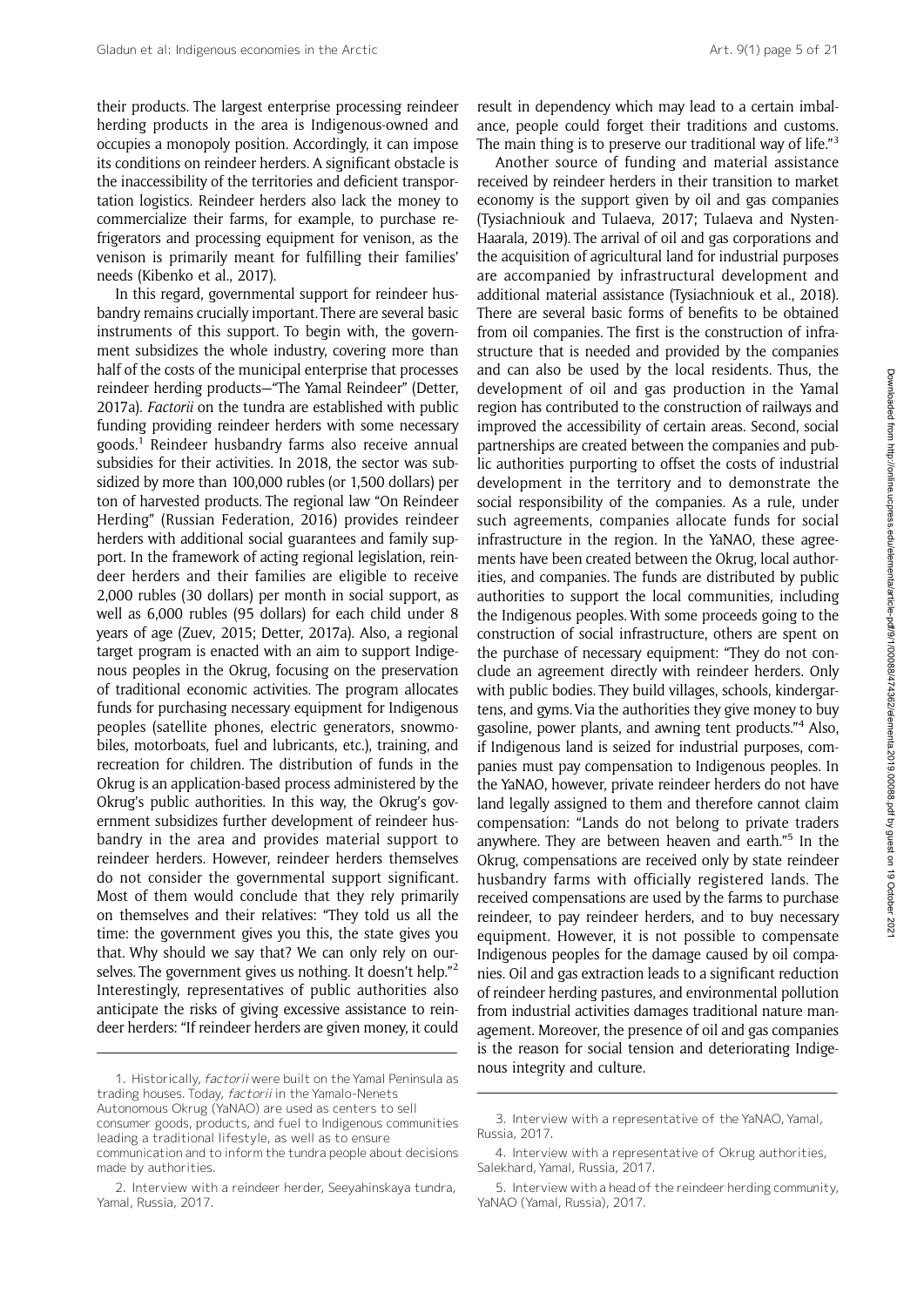Thus, at present, the economic activity of the Indigenous peoples of the Yamal Peninsula takes place in several economic regimes, and subsistent farming still plays an important role in the life of reindeer herders. Reindeer husbandry, fishing, and hunting provide them with food, clothing, and vehicles. The inclusion of reindeer husbandry in the market is rather difficult because of a lack of financial resources and market infrastructure. The government subsidizes the development of reindeer husbandry in the Okrug, the funds partially coming from companies. However, this support is not sufficient and the standard of living of reindeer herders remains extremely low. According to research done by experts of the Arctic Research Center (Salekhard), the average reindeer herding family, consisting of two adults and three children, lives on 814,000 rubles (11,350 euros) per year. The structure of the expenses of such a family is as follows: A third is spent on food, a third on the acquisition and maintenance of equipment, and a third on other needs. Meanwhile, the main expenses of reindeer herders are related to equipment purchases, fuel, and clothing. The revenues of an average reindeer herder family come from several sources: selling venison (about 45% of income), selling antlers (25% of income), and receiving social assistance and subsidies (30% of income). If there are pensioners in the family, then the share of social assistance will increase (Detter, 2017a). The products of reindeer herders are increasingly commercialized. Nevertheless, the total income of reindeer herding families is on average 33% lower than the standard level in Russia. Only about 25% of nomad families have some kind of housing in the villages (Filant, 2016) and other necessary facilities. The rest do not have regular houses because they lead a nomadic life and live in tents (called "chums") in the tundra.

#### Alaska's cases

Alaska's Indigenous peoples, who are jointly called Alaska Natives, can be divided into five major groups: Aleuts, Northern Inuit (Inupiat), Southern Inuit (Yup'ik), Interior Alaskan Indians (Athabascans), and Southeast Coastal Indians (Tlingit and Haida). This grouping is based on the broad cultural and linguistic similarities of peoples living contiguously throughout the vast lands of Alaska and maintaining a traditional subsistence lifestyle of hunting, fishing, and gathering. Because of the large number of Indigenous peoples in Alaska and the variety of economic resources, a single discussion can only give a limited view of Alaskan Indigenous economy and cannot serve as a comprehensive narrative.

According to the 2014 Census update, 15.1% of Alaska's general population are Alaska Natives. Alaska's largest city, Anchorage, has the greatest proportion (12%) of Native peoples among places with over 100,000 residents (Alaska Federation of Natives, 2019), although individual rural villages can be between 70% and 95% Native.

Alaskan Natives have subsisted on whales, walrus, fish, and other biological resources for food, clothing, and even construction materials for centuries. However, with the European and American demand for whalebone (baleen) and whale oil in the 19th and early 20th centuries, depletion of many resources such as bowhead whales ensued (Shelden and Rugh, 1995). Ironically, the decrease in the demand for whalebone and whale oil has been associated with the increase in the demand for crude oil (Bockstoce and Botkin, 1980), which is the major economic force in contemporary Alaska, with more than 85% of state government revenues deriving from oil royalties. Other important elements of the contemporary Alaskan economy are seafood processing, tourism, and forestry (Knapp, 2012).

Understanding Alaska's rural, Indigenous market economies is particularly important during the period of rapid economic change caused by petroleum exploration and developments on Alaska's North Slope, which gave a significant impetus to the incorporation of the North Slope Borough itself on July 2, 1972. During the oil boom from the middle of 1970s to the early 1980s, the state administration followed an economic development policy which stimulated rapid population growth, primarily through immigration of people from outside the state to Alaska's urban centers (Goldsmith et al., 1984; Williams, 1985). Using oil revenues, the state boosted employment through capital construction projects and expanded government services, which stimulated immigration. Alaska thus became the most rapidly growing state (Mitchell, 2001). Although the state's investments during the oil boom clearly have resulted in economic benefits in many regions, it is possible that the stimulation of rapid growth in the state's population centers (Anchorage, Fairbanks, and Juneau) has had certain negative impacts on the established subsistence sector of the state's economy (Wolfe and Walker, 1987).

A milestone in the transformation of Indigenous economies was the passage of the Alaska Native Claims Settlement Act (ANCSA) in 1971 that established Alaska Native Regional Corporations as a means to govern the resources allocated to the Native Alaskan communities. The act conveyed 44 million acres of land (about 10% of the land within the state) along with USD 962.5 million to about 80,000 Alaska Natives (at least one-fourth Native ancestry). The act did not remove federal responsibility for the social and health needs of Alaska Natives. The land and cash were distributed to 12 regional corporations (and about 200 village corporations) in which eligible Natives were enrolled and given shares (Case and Voluck, 2012). Not all Native individuals or Native leaders concluded that the passage of ANCSA benefited the development of Indigenous communities in Alaska. Some believed that it extinguished aboriginal land claims in the state, whereas others have come to regard it more positively. It should also be emphasized that the above description does not do justice to Native leaders' forethought. Although the Act merely lists large sums of money and large tracts of land, it should be supplemented with the foresight these leaders who insisted upon title to land and provisions for subsistence via a variety of corporations and subsistence oversight panels (Anders, 1983; Kofinas et al., 2016).

Since that time, two layers of Indigenous economies have been evolving in Alaska. Native for-profit corporations have worked to develop their land holdings and invested their capital both within Alaska and outside the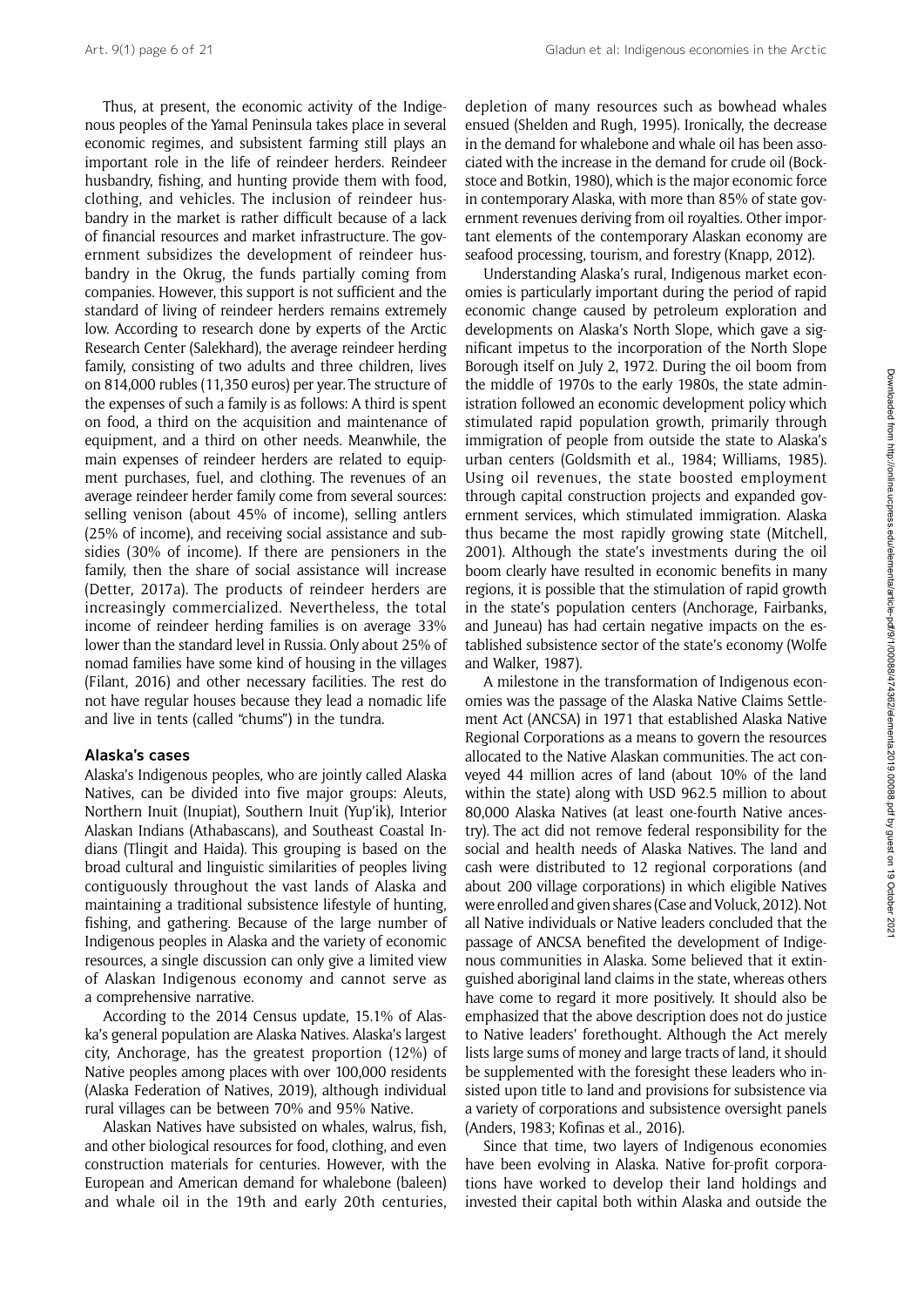state in divergent industries such as petroleum, mining, seafood, tourism, construction, finance, engineering, and transportation. Various benefits are provided for the shareholders, for example, employment opportunities, dividend payments, scholarships, cultural preservation, land management, economic development, and advocacy for Alaska Native peoples (Glomsrod et al., 2015).

Along with market development, subsistence continues to play a prominent role in these rural economies not merely by supplementing but also by complementing the market economy (Behnke, 1982; Wolfe et al., 1984; Wolfe and Walker, 1987; Huntington, 1992), creating a mixed, subsistence market economy (Wolfe, 1984; Wolfe et al., 1984; Larsen et al., 2019) that exists in Alaska and in the Canadian North (Asch, 1983; Feit, 1986; Usher, 1998).

Subsistence activities such as fishing and hunting, while often highly productive, are not oriented toward sale or accumulated profit. Rather, they are carried out to meet the self-limiting needs of families and small communities. The combination of subsistence and commercial activities, more typical of Alaskan villages, provides cash as an economic means for leading a traditional way of life. A crucial factor influencing the economic context of rural Alaska is the importance of tradition and culture, of which Nelson Island provides an example.

There are five year-round villages located on Nelson island, all of them engaged in subsistence activities and relying heavily on fish and game harvesting. The populations adhere strongly to cultural traditions and ceremonies, the seal party being one of the most important of them. The basic meaning of the seal party, even today, is to distribute meat and sustain the basic principles of subsistence economy—reciprocity between people, close connections between households, hospitality, and willingness to host one community by another (Fienup-Riordan, 1983). Some features of the mixed economy exemplify that currently, subsistence economies are gradually transforming under the market influence (Burch, 1975), but the market does not appear to impact the basic values and traditions of Indigenous peoples. Thus, on Nelson Island today, money can be given for raw materials, fresh berries, and animal skins, but all of these goods are at times given freely on ritual occasions, bartered between nonrelatives or given informally, and at the same time, seal meat is never sold and traditionally has not been traded (Fienup-Riordan, 1983).

Subsistence is an economic and cultural activity (Tuck and Huskey, 1986; Clement et al., 2013), but it should be noted that some Natives' attitudes toward their traditions and Indigenous culture are divergent. Many Indigenous communities in Alaska demonstrate close linkage with their ancestors' traditions: "We do gathering, hunting, fishing and want to maintain the subsistent way of life." <sup>6</sup> "It's my people's desire to return to the local tradition and to live subsistent life as our ancestors did, we used lands and

resources carefully and we had everything." <sup>7</sup> On the other hand, it would be wrong to suggest that local communities are reluctant to develop more economic opportunities in their villages. Some have expressed concerns that the changes associated with acculturation and modernization are overwhelming: There are individuals and communities who recognize the transition from local production to dependence on store goods, from political autonomy to public participation and joint decision making, and from small-scale social systems to involvement in national and international issues (Tuck and Huskey, 1986). Alaska's communities manifest the gradual evolution from subsistence to market economy, which inevitably influences Indigenous culture. Some Natives, especially those living in the cities, conclude that traditional hunting and gathering techniques have been supplanted by modern technology, sometimes leading to negative consequences for traditional culture. Local people in the Yukon-Kuskokwim region, for example, "criticize the fact that traditional activities such as Native dancing have been replaced by drinking and watching TV."<sup>8</sup> The opinion of other groups is different, however. Some elders recall the days of living in conditions that were not adequate and appreciate the warm, not drafty houses, ample food, and the opportunities made available by the road system and health care.<sup>9</sup>

Although Yup'ik and many non-Natives in rural Alaskan territories fear that the traditional way of life will be absorbed by the American mainstream and the ancient Indigenous culture will vanish (Fienup-Riordan, 1983), research (BurnSilver et al., 2016) has shown that both income and harvests have increased, leading to the conclusion that mixed economies in Inupiat Alaska, for instance, have not incorporated market values at the expense of traditional ones. In fact, based on social-scientific research on subsistence-cash interactions, a case can be made that extensive subsistence traditions, especially sharing and cooperative activities (harvesting, for instance), are thriving (Anders, 1983; AFES Report, 2015; Kofinas et al., 2016).

Representatives of Yukon-Kuskokwim Inuits and Inuits living in the cities admit that "a retreat to the old ways is impossible, and traditional culture and language can be preserved just for romantic purposes."<sup>10</sup> On the other hand, the North Slope has its own Inupiaq language and heritage center that spends a considerable amount of time and money in efforts to maintain and perpetuate the language as a working language of the locals (North Slope Borough Department).

The subsistence and traditional component of Alaska's rural, mixed economies currently receives uneven

<sup>6.</sup> Interview with Inuit local resident, Anchorage, Alaska, USA, 2019.

<sup>7.</sup> Interview with Inuit local resident, Anchorage, Alaska, USA, 2019.

<sup>8.</sup> Interview with a representative of Yup'ik, the city of Bethel, Alaska, USA, 2019.

<sup>9.</sup> Interview with a representative of Yup'ik, the city of Bethel; Interview with a representative of Inuit, Anchorage (Alaska, USA), 2019.

<sup>10.</sup> Interview with a representative of Yup'ik, the city of Bethel; Interview with a representative of Inuit, Anchorage, Alaska, USA, 2019.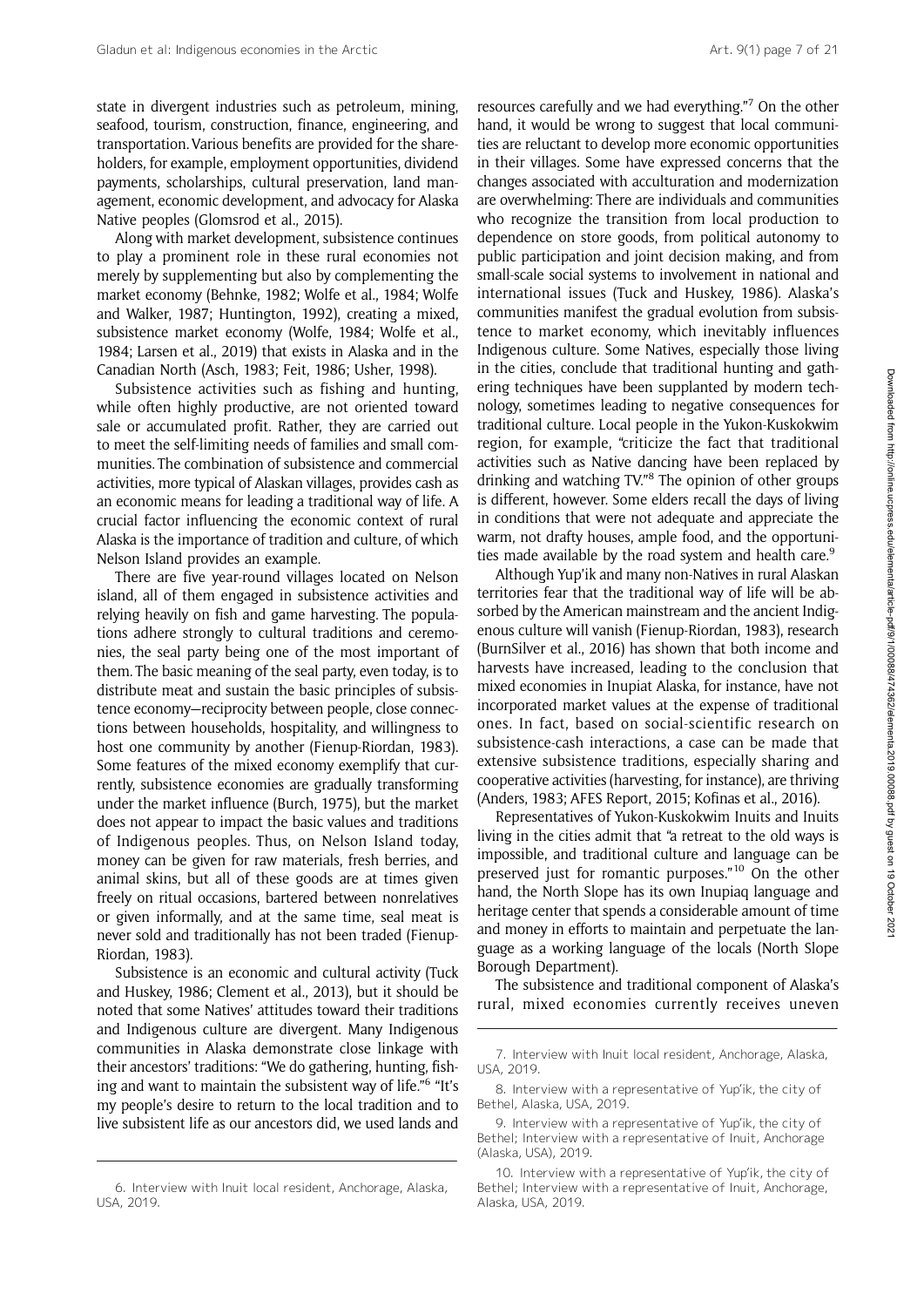recognition in federal and state legislation and policy regarding subsidizes, land, resource development (Tuck and Huskey, 1986; Wolfe and Walker, 1987; Huntington, 1992), and the incorporation of traditional knowledge into decision making. Prior to the passage of ANCSA and Alaska National Interest Lands Conservation Act (ANILCA), scholars, federal officials, and state officials were relatively uninformed about some Native groups' history and culture (Heaton, 2012). They viewed many Native communities generally as culturally and economically isolated. The major pieces of legislation mentioned above became the framework for the "rural preference" emphasizing "customary and traditional use." In practice, they helped create a mixture of traditional and new practices. This is not to say that problems do not exist. Alaska continues to "grapple with a seemingly unending controversy over subsistence that pits urban and rural interests against each other and the state against the federal government" (Heaton, 2012). In summing up the problems related to state and federal management of wildlife in northern Alaska, Huntington (1992) contends that regulatory systems must be responsive to local concerns, locals must participate and be shown that their concerns have a measurable impact, and locals must be part of the coproduction of knowledge and regulations.

The story of Tanana River Athabascans can be shown as an example, presented by John W. Heaton in his "Athabascan Village Stores: Subsistence Shopping in Interior Alaska, 1850–1950" (Heaton, 2012). It is about the involvement of a local native community into the market economy in a broader historical context: the passage of ANCSA and ANILCA and the creation of Native corporations forced the subsistent hunter-gatherer community to be integrated into the market. The story reveals both the role the federal government played through policies and legislation designed to draw Athabascans into the mainstream economy and the way in which Athabascan subsistence shoppers responded to changing conditions in a way that reproduced cultural identity. As this study has demonstrated, Athabascans have used new technologies, produced raw materials, and furnished wage labor for the market since the nineteenth century. They used their proceeds to purchase food and other commodities from outside Alaska. When fur markets collapsed during the Great Depression, Athabascans along the Tanana River became deeply indebted to traders. In the 1940s, three of the village communities opened stores with federal assistance. The new institution cut costs, lowered prices, severed the control of white traders, provided credit, and encouraged values associated with capitalism, as Athabascans increasingly connected subsistence practices to wage labor, production for markets, and consumption (Heaton, 2012).

The Athabascans' case demonstrates the scaling from a subsistence to a market economy, which most Alaskan Natives have been experiencing during the last 50 years. They gave up some control over their economic activities to the government in order to be assisted with market transferring processes. To varying extent, some adjusted to a relationship with the market, even to embrace the market values, and sustained local cultures in their communities. Athabascans, for example, found ways, such as the potlatch and reproduction of seasonal economic patterns, to maintain a distinctive identity in response to Western consumer culture and to reject elements of the capitalist values (inherent in the government's store credit policy) to enable purchases at their local shops. Other communities took their own way. NANA Regional Corporation and Bering Strait Native Corporation have succeeded in national and international business. For example, the NANA corporation, whose shareholders are of Inupiat descent, has been declaring profits repeatedly since the 1980s. The corporation is engaged in various non-Indigenous holdings and ventures, including environmental systems (solid waste, sewage, and water), security systems for pipelines, construction, jade mining, hotels and apartment complexes, exploration with Standard Oil, fuel distribution, and so on. Moreover, NANA owns the Reindeer Enterprise, a nonprofit firm that helps to establish commercial reindeer herds in the region and provides meat to the local population (Alaska Native Corporations, 1977; Regional Alaska Native Corporations, 2012).

Regional nonprofit corporations have been established in Alaska along regional/ethnic lines parallel to profitmaking corporations. Many of these organizations have their roots in the regional Native associations, which preceded ANCSA. They continue to provide social, cultural, and economic assistance to local populations. In most cases, they are the contracting agency for delivering the services of the Bureau of Indian Affairs and some state services to Native populations within their respective regions (Lonner, 2000).

#### Finland's case

The Sámi is the only officially recognized Indigenous people in Finland and the whole European Union (Bill, 248/1994). The area inhabited by the Sámi extends from Central Norway and Central Sweden over the Northern part of Finland up to the Kola Peninsula in Russia. An increasing number of Sámi also live outside these areas. In Norway, there are 50,000–70,000 Sámi (depending on the way they are counted), in Sweden 15,000–20,000, and in Russia 2,000. According to the data collected by the Finnish Sámi Parliament in 2015, there are 10,463 Sámi living in Finland (Finland, 2016–2019). There is a special Sámi Homeland area that covers the three northernmost municipalities of the country and part of a fourth municipality. This area of 35,000 square kilometers is inhabited by 3,499 Sámi, who are a minority in the Homeland area that has a total population of 18,700. Utsjoki is the only municipality where Sámi form the majority of the population (Sámi Parliament Plan of Action).

The Sámi were colonized gradually, when Swedish kings decided to inhabit Lapland with Finnish population in order to claim land based on permanent, nonnomadic settlement. Gradually, after the Enlightenment when nationalism became the dominant ideology, the Sámi started to be integrated into the dominant culture. From 1917 onward, when Finland became independent, the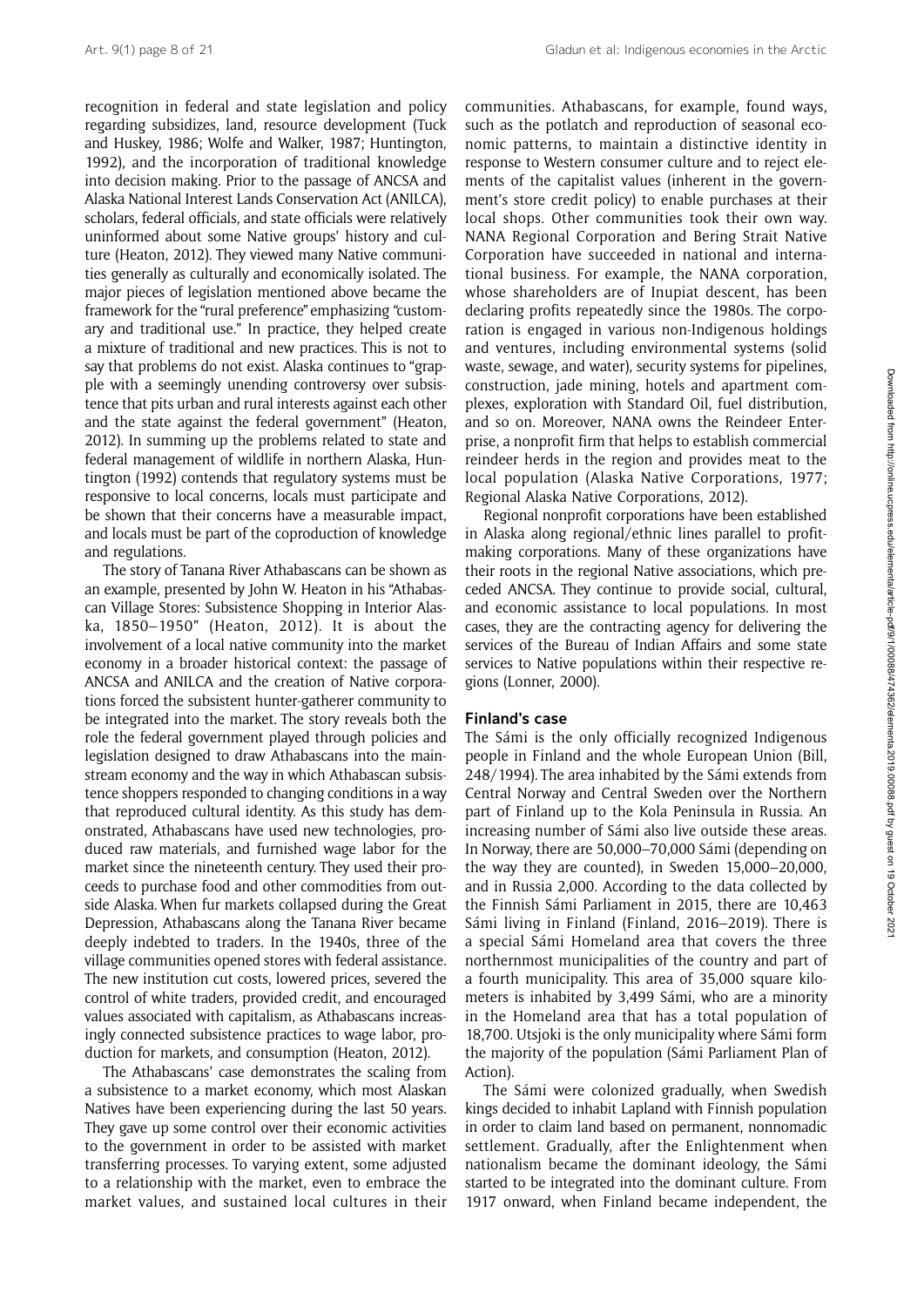Sámi experienced an extensive integration policy. The newly independent country endorsed the formal equality of all citizens, and the Sámi were treated as a minority that should be integrated into Finnish society. Although the Sámi no longer are nomads, they still have strong kinship ties and a strong identity as a people with its own culture (Heinämäki, 2017; Kuokkanen, 2019).

The Sámi have long been striving for selfdetermination and land rights with only minor success. According to section 17 of the Finnish Constitution, they are now recognized as an Indigenous people, and they have cultural autonomy based on the Act on Sámi Parliament of 1995. In practice, the autonomy is vague, partly because it is maintained by state funding allocated to the Sámi Parliament (Guttorm, 2017; Kuokkanen, 2019).

The traditional Sámi livelihoods are fishing, gathering, handicraft, hunting, reindeer herding, and the modern forms thereof. Nowadays, the most notable traditional economy of the Sámi is reindeer herding, which is also important for Sámi culture because it has maintained and developed the Sámi languages. The future of Sámi culture is often considered contingent on the continuation of reindeer herding. However, approximately only 10% of the Sámi are still involved in the reindeer herding economy (The current situation of traditional...2017).<sup>11</sup> Besides reindeer herding, there are many modern Sámi businesses and a great deal of entrepreneurship based on reindeer, for example, handicraft production, tourism services, catering services, and gift shops. The Sámi Education Institute, functioning in a number of campuses in the Sámi Homeland, provides instruction on reindeer herding, the abovementioned professions derived from it, and other natural resource-based professions such as fish processing. In addition, the institute offers instruction on media skills and the Sámi languages. The three Sámi languages—Northern Sámi, Inari Sámi, and Skolt Sámi—are reviving after having been taught gradually from the 1970s, and they received official status in the Sámi Homeland in 1992 (Aikio-Puoskari, 2007). In this case study, we focus only on reindeer herding because it is the core livelihood in Sámi culture.

Historically, reindeer herding has experienced several major changes in the area, which is nowadays called Finnish Lapland. The Sámi, who lived in the central and southern parts of the area before the gradual colonization of Finns, kept reindeer as baits for hunting wild reindeer. The first government-supported colonization in the 17th century brought profound changes. The growing Finnish population burned forests for agriculture, exterminated the beaver, and pushed wild reindeer to the Russian side of the border, which forced the starving Sámi to start farming as well (Joona, 2019).

Starting gradually at the end of the 18th century, the Northern Sámi brought nomadic reindeer herding from central Norway to Finnish Lapland, which changed the economic conditions again. Nomadic reindeer herding took over as the main traditional economy and

managed to support those Sámi who continued with this traditional nomadic livelihood. The Skolt Sámi, who then lived on the Russian side of the border, were those to adopt the new nomadism last. Even Finns started reindeer herding to support agriculture, which was too difficult to live on in harsh northern conditions (Joona, 2019). The closing of the border between Sweden and Russia in 1852 was a shock to nomadic reindeer herding, and the Sámi who stayed in Finland, which was part of the Russian Empire at that time, could no longer herd their animals to the Barents Sea. Some of them chose to move to Sweden or Norway (Allard, 2015; Joona, 2019).

Unlike in Sweden and Norway, reindeer herding in Finland is not an exclusive right of the Sámi (Allard, 2015), but open for all EU citizens who reside in the reindeer husbandry area. The historical background for this solution is that also Finns living in Northern Finland have been reindeer herders for hundreds of years, combining reindeer herding with farming and forestry (Kortesalmi, 2008).

The newly formed Finnish State merged the two types of reindeer herding—nomadic and peasant—into one model through reindeer husbandry legislation in 1932. Each reindeer herding family has to be a member of one reindeer cooperative (paliskunta), which takes care of the well-being of all reindeer in its area and is responsible for keeping the number of reindeer sustainable for the pastures. The traditional Sámi reindeer unit is called siida, and it consists of one or two families with family relations. Siidas now work within reindeer cooperatives. Today's tightly regulated reindeer herding is far from original Sámi nomadic herding, which did not recognize fences that hinder reindeer from roaming along their traditional migration routes. Today, there are 13 reindeer cooperatives in the Sámi Homeland Area. They have together 1,250 reindeer owners, which is 27% of reindeer owners in Finland (Reindeer Herders' Association, 2019).

The total number of cooperatives in the reindeer husbandry area of Northern Finland is 54, and together they form an association of reindeer cooperatives, which is an administrative organ under the Ministry of Agriculture. The Association gives information to the reindeer herders and lobbies for the cooperatives. According to the Association, it is no longer possible to live solely on reindeer husbandry. Most reindeer herders are involved in tourism, handicraft, agriculture, or forestry. Some work in urban areas or in industries such as mining. Many of them are part-time herders, who want to continue the traditions of their family and ancestors (The Current Situation, 2017; Reindeer Herders' Association, 2019). However, most Sámi reindeer herders, especially in the Homeland Area, do earn their living from reindeer herding. For them, reindeer herding is a business and a means of subsistence.12

<sup>11.</sup> Finland does not have registers or statistics based on ethnicity. Therefore, the figures can only be estimates.

<sup>12.</sup> Interview of the leader of the recently (2019) established Sámi Reindeer Herders' Association, which is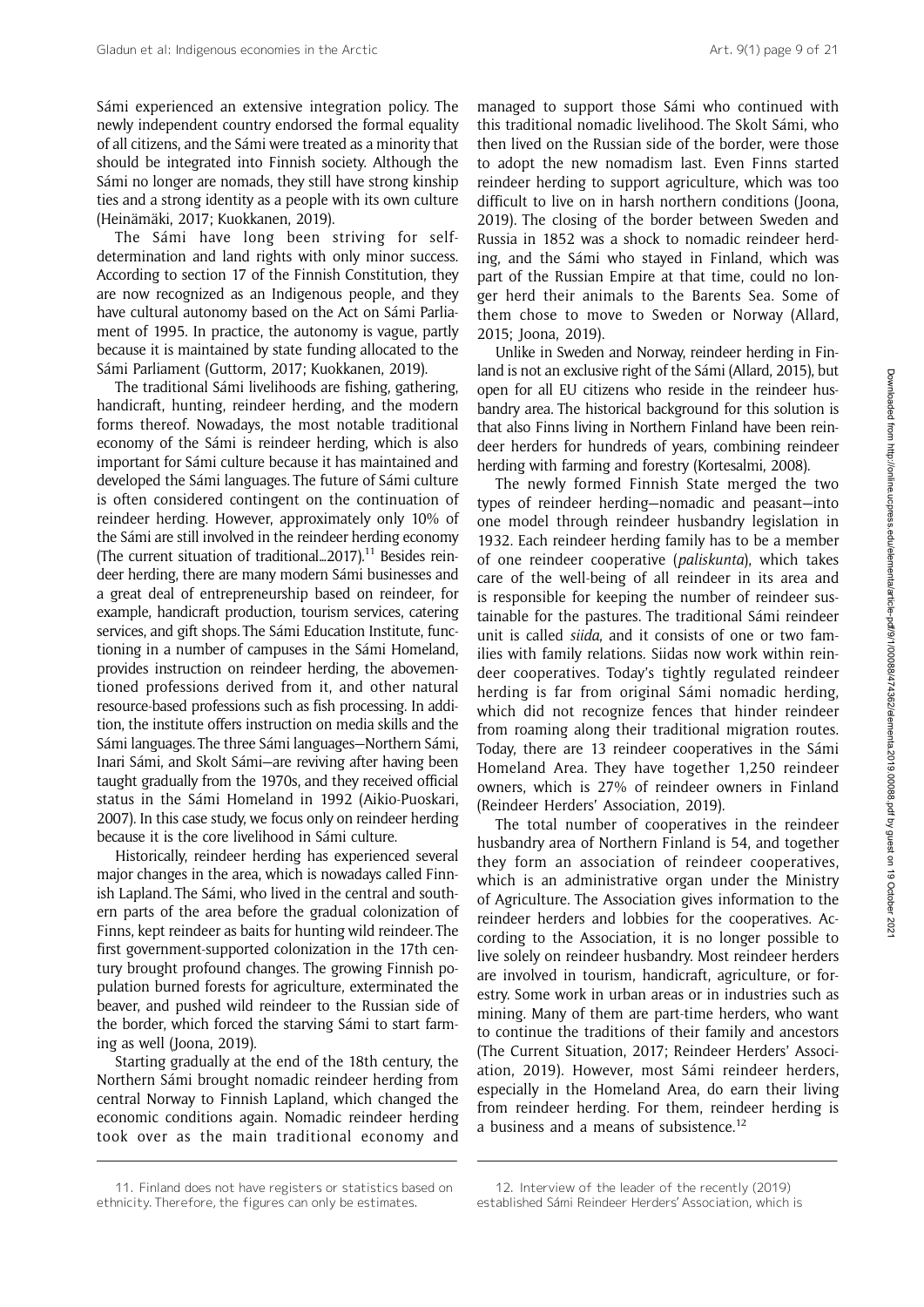Most of the forests in Finnish Lapland are owned by the state and governed by Metsähallitus (the state's public administrative unit responsible for land and water areas). The relationship between reindeer herders and Metsähallitus has been difficult because forestry reduces reindeer pastures. Nowadays, Metsähallitus negotiates with Sámi reindeer herders on logging in the Homeland Area based on section 9 of the Act on Sámi Parliament (974/1995). This obligation has improved the relationship between Sámi reindeer herders and Metsähallitus, although the Sámi complain that the negotiations are not always equal and that "the Sámi are heard, but not listened to" (Guttorm, 2017). According to the Reindeer Husbandry Act of 1990, reindeer can freely graze both in state and private forests in the Reindeer Husbandry Area (114,000 square kilometers), which extends far to the south and includes one-third of the total area of Finland. However, reindeer herders have to pay for the damage that reindeer cause to private forest owners. In the last 50 years, 25% of the reindeer pastures of the Euro-Arctic Barents Region have been lost to development and industrialization (Reindeer Herders' Association, 2019).

A lack of pastures limits the size of herds, and there are constant disputes on land use between herders and industrial land users. Nowadays, disputes are caused especially by windmills and plans to build a railway across Lapland. The Arctic Railway was found economically unfeasible, and yet the Regional Council of Lapland is making attempts to include it in the Regional Plan. The railway would cut reindeer pastures in the Homeland Area in two, disturbing the roaming reindeer and exposing them to danger (Nysten-Haarala, 2018). The reactions of Sámi reindeer herders have been emotional, reflecting fear for the future of their livelihood as well as strong distrust of decision makers. "Right now, when you have invested in reindeer herding again and business starts to grow, this Arctic Railway plan popped up…Our fathers still remember how water drowned our villages and reindeer" (Reindeer herder from Vuotso, 2018, referring in tears to the construction of hydro power that covered several villages under artificial lakes in 1967 and 1971).

Contemporary reindeer herding is market-based, even if regarded as a traditional economy. It has experienced ups and downs with fluctuating markets. One such "up" has been a growing market for reindeer meat to be consumed by international tourists in Finland. "We could now sell reindeer meat as much as we can produce in the domestic market because of growing tourism, and business looks promising, but now this railway plan started to shadow our future."<sup>13</sup> Market success is hindered by overgrazing of pastures, and diminishing pastures cannot support families. Furthermore, reindeer herders do not always comply with the maximum number of reindeer allowed by the state, and there are constant disputes with authorities on the damage caused by herding to nature protection areas (Haataja and Sammallahti, 2017). Lichen is the main food of reindeer, but they also eat plants, including rare plants under the threat of extinction. Reindeer are also fed with hay, especially to the south of the Homeland area, when lichen is difficult to find under the snow. Ploughing the forests, especially old-growth ones, diminishes ground and hanging lichen (Kyllönen et al., 2006). "Climate change is a threat to us. Reindeer die of hunger when they cannot dig lichen under the snow. Last winter was catastrophic in this respect."<sup>14</sup>

Two myths regarding reindeer herding are the assumptions that herders live on government subsidies and compensations. Both assumptions are far from the truth. In reality, only 14% of the income of reindeer herders consists of state or EU subsidies, while subsidies for agriculture amount to 40% of the income of Finnish farmers (Eriksson, 2014). Finnish agricultural subsidies extend to 2 billion euros, which is shared by 60,000 recipients (Iltalehti, March 20, 2019). Subsidies for reindeer herding include investment support and 28.50 euros per reindeer per year, if the herder owns at least 80 heads. Another myth of reindeer herding is that herders live off compensations for reindeer killed by carnivores or traffic. In fact, about 5,000 reindeer die every year because of traffic. On average, reindeer herders receive 60% of their income from selling meat, one-third from subsidies and compensations, and 10% from other products.

Although reindeer herders have trouble with wolves, wolverines, bears, and eagles, the state that pays compensation for losses caused by the carnivores also grants permits to hunt them. Wolves have been hunted quite effectively in upper Lapland, where there are no packs of wolves, only 10–20 individual animals. However, the number of wolves varies a lot, since wolves move across borders. Meanwhile, there is an increasing number of wolf packs living in southern parts of Finland because of a growing population of wild deer in in the region (Holopainen, 2016). Of all carnivores, wolverines kill the largest number of reindeer, and the number is growing [\(paliskunnat.fi](paliskunnat.fi)). Compensation is paid based on the evidence of reindeer killed by predators, which is not always easy to find. According to the Reindeer Cooperatives' Association, 4,361 reindeer were found killed in Finland in 2014, but this number is, based on the association's own estimations, approximately one-fifth of the actual one. According to current legislation, reindeer herders get compensation for lost calves based on an estimation, and there is no set amount of money for which the herders themselves are responsible that would reduce the compensation. The compensation should be 1.5 times the value of the reindeer, whereas previously it was twice the value of the animal (Act on Game Husbandry, 2009).

separate from the Finnish Reindeer Herders' Association, September 2020.

<sup>13.</sup> Interview with the president of the Sami Parliament, 2018. She is now leading the new Sámi Reindeer Herders' Association. In a new interview, she told that COVID-19 has destroyed the market of reindeer meat, and the herders now try to access European markets to sell venison (September 2020).

<sup>14.</sup> Interview with the leader of the Sámi Reindeer Herders' Association, September 2020.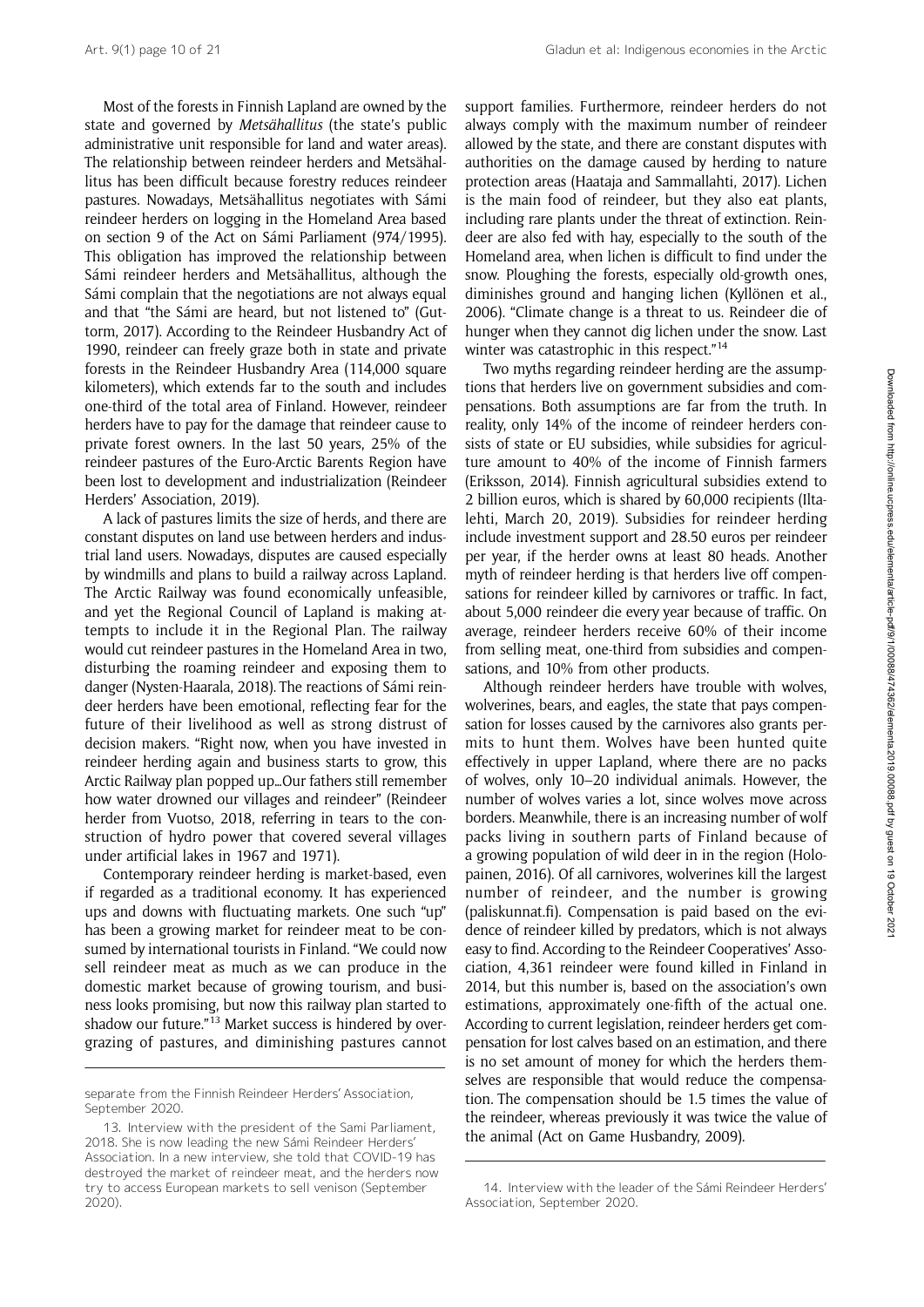The direct economic value of reindeer herding in the national economy is greater than it is generally assumed. According to the most recent study on Finnish and Swedish reindeer husbandry from 2013, the overall value of butchered reindeer in Finland was 15.4 million euros. Every butchered reindeer produces 661 euros for the employees, 441 euros for society as taxes and payments, and 3,000 euros as turnover for the companies. The total turnover in Sweden and Finland together is 1.32 billion euros, and reindeer herding employs 15,000 people (Eriksson, 2014).

The indirect value of reindeer husbandry amounts to much more. Reindeer herding keeps Lapland inhabited and benefits tourism, for which reindeer are the most valuable asset. The cultural value of reindeer is even more important. Lapland is tied to reindeer herding to such an extent that should herding end, both Sámi culture and Lappish identity would suffer. However, in spite of the direct and indirect benefits of reindeer herding, this way of life and occupation is not as highly valued as other industries (Brännström, 2017). The government finds itself in a dual role: Based on the Act on Reindeer Husbandry, it is obliged to protect reindeer herding, while on the other hand, the government should also promote industrial development. In a democracy, the majority decides and the industrial factors are stronger lobbyers, which leaves reindeer herders in the minority.

Sámi reindeer herders do not get more subsidies than other reindeer herders, because national legislation treats reindeer herding as an ordinary industry, not a traditional livelihood based on indigeneity. As an Indigenous people, the Sámi are subsidized through the Sámi Parliament, their body of self-government. The rather modest state funding,15 (6.5 million euros in 2019) channeled through the Sámi Parliament, is to protect and revive Sámi culture and languages. Although reindeer herders form only a 10% minority of the Sámi, they get a great deal of attention from the Sámi Parliament because of the cultural impact of reindeer herding. Cultural autonomy includes the right to influence decision making concerning the environment, the right to social security, and the right to a livelihood. Thus, Finnish authorities are obliged to negotiate with the Sámi Parliament whenever a project in the Homeland Area can harm a livelihood connected with Sámi culture. Although the Sámi claim that they are not listened to, the negotiation duty has worked quite well considering the present results. The national authorities are free to make their decisions even when the Sámi disagree with them, yet there are no mines in the Homeland Area, and there is only one small windmill farm that will soon be shut down. The industrial pressure is much stronger in the Reindeer herding area south of the Sámi Homeland. Yet, herders feel a constant threat also in the Homeland Area from gradually spreading industrial and

infrastructure projects, which could destroy their livelihood and culture.

Finnish decision makers and the majority of the population advocate democracy and equality. Legislation on the cultural autonomy of the Sámi is a step toward placing more emphasis on the rights of the Indigenous, who have difficulty getting their voice heard. Larsen et al. (2019) call for a more holistic examination of the direct and indirect revenues as well as a better account of the social and cultural risks in order to avoid irreparable loss of Sami culture, not to mention the loss of a domestic business worth 1.3 billion euros.

#### Discussion: Strategies and tools to sustain Indigenous economies

#### Indigenous economic development strategies

Based on the research available, we identified three main types of Indigenous economies: subsistence economy, state-supported economy, and market relations. For some, subsistence is still a highly disputed theoretical concept within the social sciences and the humanities, while for others, it is a past, present, and, to a reasonable extent, a future way of life that has direct economic implications. The literature related to the Arctic reflects the changes in the socioeconomic conditions of hunting, herding, and fishing, and how these traditional activities are influenced by cash economy and globalization.

Changes in Indigenous economies commonly associated with acculturation and globalization are occurring across all Arctic territories (Stammler, 2005). Indigenous economies move from local production to dependence on cash and grocery stores, from political autonomy to involvement in bureaucratic structures and decisionmaking processes, and from small-scale social systems to involvement in national and global issues. On the continuum of Arctic economies (Larsen et al., 2019), we tend to understand this shift exclusively as carrying subsistence toward market-based relations with the force of inevitability and without the active participation of Indigenous communities themselves. Although this can be the case, there are examples where members of Indigenous communities have taken control, prescribing not only how the changes will proceed but also under what conditions the Indigenous economy will prepare itself for development. Invited testimony of Eben Hopson (1976), former Mayor of the North Slope Borough, to the Berger Inquiry recounts how the discovery of recoverable oil in the Prudhoe Bay area was linked by the Inupiaq community to the "restoration of democratic self-determination to all Inupiat." In summary, Mayor Hopson's testimony to the Canadian Royal Commission delineates the complex web of ideas and events in the slide toward a mixed, cash economy that is tied not only to safe, responsible industrial development —allowing for the perpetuation of Alaska Native cultures, subsistence activities, and profit-sharing—but also to the reinstatement of the democratic principles of circumpolar Arctic peoples: "One of the things I am trying to say…is that our Native Land Claims is an integral part of the oil and gas development in Alaska, and this is also true for Canada and Greenland" (Hopson, 1976).

<sup>15.</sup> In the 2019 budget, the share of state funding is 6.5 million euros from a total of 7.7 million. About half of the costs consist of personnel and other fixed costs.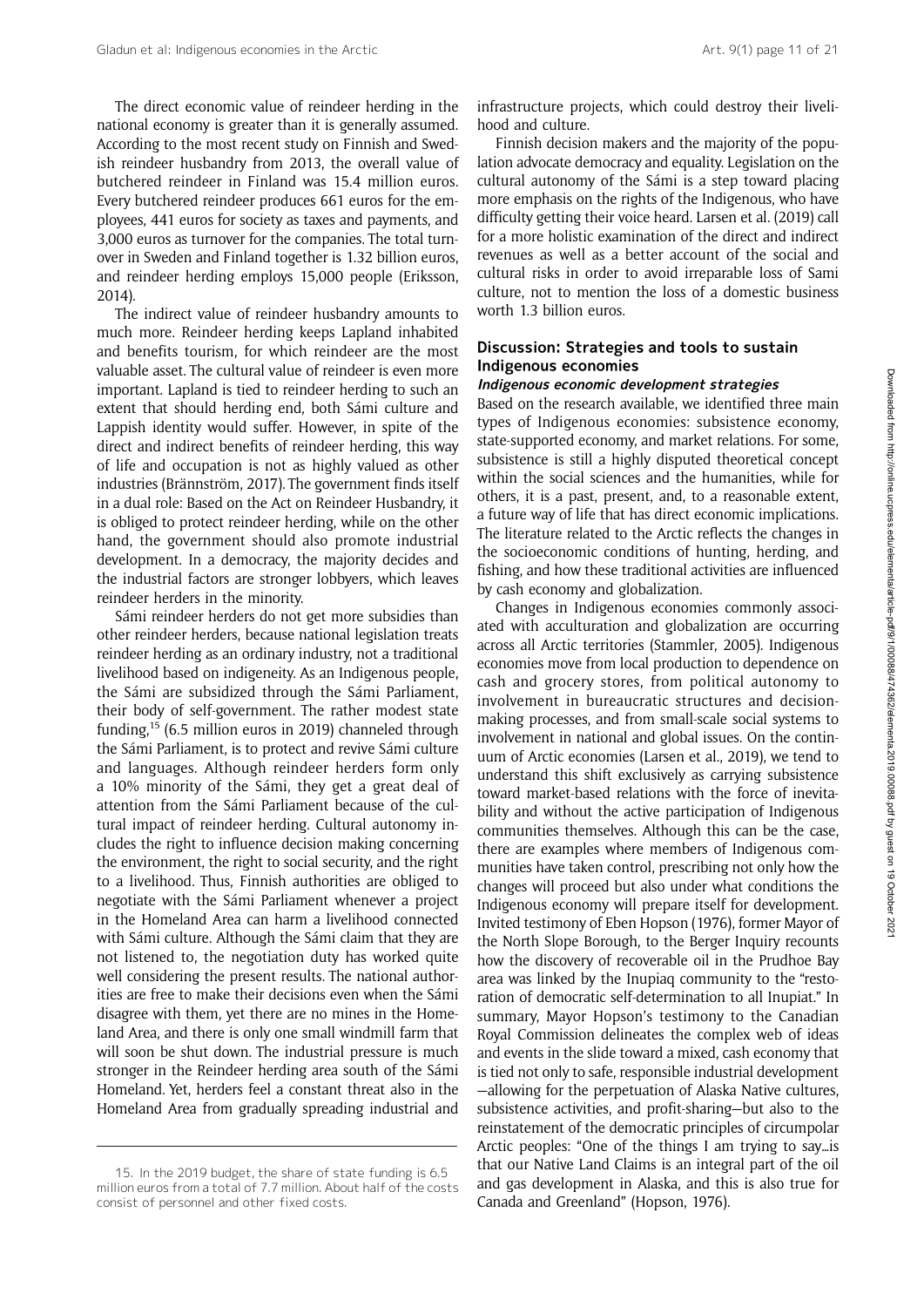As evidenced by the cases presented in this article, Indigenous communities across the Arctic states are developing in contrasting dimensions, pursuing different goals, and employing various tools for development. From the standpoint of various stakeholders, the essence of Indigenous economies can differentiate dramatically.

Global institutions are unanimous in their willingness to protect Indigenous culture and diverse economies. Two UN covenants—the Covenant on Civil and Political Rights and the Covenant on Social, Economic and Cultural Rights —form an international human rights framework, recognizing the right of all peoples to their "own means of subsistence" (Article 1, Covenant on Civil and Political Rights, 1976). The United Nations Declaration on the Rights of Indigenous Peoples (2007) acknowledges the extension of this right to Indigenous peoples, noting that Indigenous peoples have a right to their economic systems and a right "to engage freely in all their traditional and other economic activities." This collective right to one's own economic institutions and activities, however, is being regularly ignored and trampled by various globalization processes and projects. Indigenous peoples are increasingly finding themselves "caught in a vicious circle through their integration into the market economy and globalization," and, as a result, many "have become increasingly convinced that they have to look within their own systems if they are to survive and maintain important communal values" (United Nations, 2007).

Governmental goals concerning Indigenous development vary from state to state reflecting the priorities of government policies in relation to human rights, rights to land resources, and the right to participate in state affairs. Russia and Alaska partially subsidize Indigenous subsistence economies via governmental programs and companies' obligations. Indigenous peoples receive subsidies and benefits from the government in order to preserve traditional economic activities even if they are economically inefficient. For example, reindeer herding in the Russian regions is preserved mostly by means of government subsidies. In this case, the cultural value of the economic activity is estimated higher than the economic benefits from it. Supporting Indigenous economies, especially subsistence economies, is a critical government function for several reasons. First, subsistence and traditional activities protect Indigenous communities from influences such as new technologies, improper behaviors, and values inappropriate to their culture and environment (Tuck and Huskey, 1986). Second, Indigenous traditional societies are environmentally conscious and protective, so they contribute greatly to sustainable development and sustainable harvests that are national and international priorities.

Possible governmental strategies are the encouragement of local production of goods and services for local use (such programs exist in Russia). Another approach could be the expansion of local markets and the allocation of infrastructural support for transportation, roads, trading opportunities, and so on (factorii in Yamal, roads in Alaska). The third possible approach is assisting the creation of for-profit local industries, where land issues, taxes, and decisions are determined by the locals. It has become obvious that northern Indigenous peoples are interested not only in compensations and subsidizing—they do not merely demand protection of their rights and interests from the government—but they also want to be involved in decision making and the management of their territories and resources. Moreover, they are willing to cooperate with the government on issues dealing with the use and protection of Arctic resources according to their traditional values and knowledge (Gladun and Chebotarev, 2015). This is the main reason why the governments of the Arctic countries are trying to find the most effective forms of cooperation and interaction with Indigenous peoples and to guarantee their participation in decision making.

Of the three states of this study, only Finland has managed to engage the Indigenous Sami in its legislature to some extent, although it seems that implementing true participation has not worked well enough in practice (Guttorm, 2017). Reindeer herding—Indigenous and non-Indigenous—is subsidized considerably less than other agriculture. Finland still maintains its official policy of equality that does not recognize race, ethnic background, or language: Subsidies allocated to reindeer herding are the same for Indigenous and non-Indigenous people, and unemployment benefits offered by the welfare society do not depend on ethnic background, language, and so on. The cultural autonomy (Sami Parliament Act, 1995) granted to the Sámi rather recently works through the Sami Parliament, which has become an important lobbyist for Sámi culture and reindeer herding as one form of it. State funding is channeled through the Sámi Parliament, but there are also other state and EU subsidies available to the Sámi. Indigenous institutions support culture by channeling funding from the state, but they also keep land rights on the agenda. Some researchers think that the lack of recognition of Sami land rights is an unresolved human rights problem in Finland (Bunikowski and Dillon, 2017). The problem is extremely complicated, given the size of mixed population and the long time that has passed from colonization. Compared to the ANCSA in Alaska, Finland has not experienced a similar opportunity as finding oil in Prudhoe Bay was for Alaska. At the last moment, Alaskan Natives managed to use the situation for their benefit and acquired some rights to their land. In Finland, the state has managed to take the middle road of supporting Sámi culture. As part of cultural autonomy, the Sámi Parliament has a say in land use issues concerning the Sámi Homeland, although the duty to negotiate (Sámi Parliament Act, Article 9) does not require the Finnish authorities to accept its opinion. Actually, the authorities only have a duty to consult the Sámi, although reaching a joint solution in issues is the ultimate objective of the duty. For-profit native corporations in the United States have led the way to strong, independent cooperation and future investment, but not without disagreement even within Native communities themselves. In Russia, the government allocates social funding to support Indigenous communities and their traditional way of life. At the same time, Indigenous people have fewer opportunities to participate in decision making than in Finland.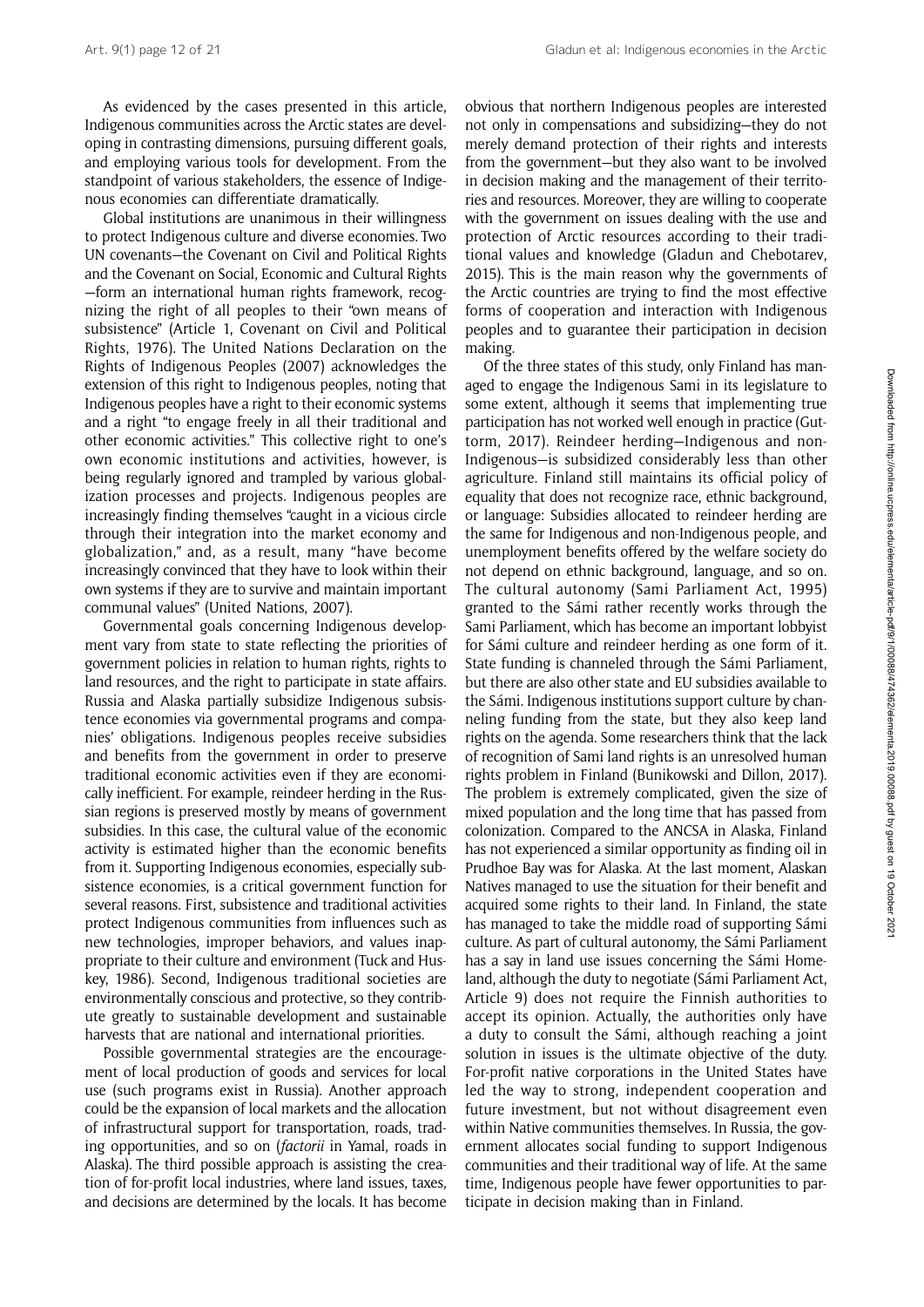However, subsidizing Indigenous economies can be justified from the Indigenous perspective: Although people receive some income from additional sources such as paid employment, they can sustain their traditional activities (hunting, fishing, and gathering) and be engaged in the cultural development of their community. A representative of the Alaska Village Initiative notes: "Getting wages, they can also invest income in subsistence supplies and better equipment and increase community welfare. In this respect, subsistence seems a more preferable and reliable form of economy in the long run, whereas other forms are usually more short-term and unpredictable."<sup>16</sup>

#### Market versus Indigenous identity

Indigenous economies such as household production and subsistence activities extend far beyond the economic sphere: They are at the heart of cultural and social identity (Kuokkanen, 2011; Novikova, 2013). One of the key elements of the sustainability of reindeer herding communities is the preservation of their cultural identity. It is closely related to their way of life, language, traditional ideas, folklore, and life as Indigenous peoples: "As long as the tundra is there, culture is maintained. As long as there are reindeer, the culture will also be preserved."<sup>17</sup> Although Indigenous economies have changed in the course of history with a certain amount of variation between countries, most still preserve the principles and characteristics of subsistence. The deliverables of subsistence economy include multiple social, nutritional, economic, and cultural products. A subsistence economy is a highly specialized mode of production and distribution of not only goods and services but also social norms and culture (Tuck and Huskey, 1986), which is nonmonetary and essential for Indigenous communities.

One of the key problems in the further development of Indigenous economy is maintaining a balance between the integration of traditional nature use into market relations and the preservation of Indigenous identity. We analyzed three different models of these processes: (1) state paternalism aimed at conserving Indigenous culture in Russia, (2) corporate paternalism and commercializing Indigenous culture in Alaska, and (3) market relations and upgrading Indigenous culture on the market basis in Finland.

All the cases of the study are characterized by some forms of support given by the governments to the Indigenous populations. Government measures are mostly targeted at supporting Indigenous culture, not economies. Concurrently, Indigenous culture is closely linked to traditional nature use, so the preservation of reindeer

herding in Russia and Finland or whaling in Alaska are considered by public authorities primarily as an opportunity to preserve the unique culture of Indigenous people. However, the role of the government is different in all three cases. In the case of Russia, the federal and regional governments are prone to pursue a paternalistic policy toward Indigenous people. State subsidies account for about 30% of the income of a nomad family there (Detter, 2017a). This is dictated by the Soviet heritage, as well as an insufficient demand for reindeer products in the Russian market and logistic difficulties (e.g., stocking and transporting products from remote areas). In Alaska, the state provides privileges for the Indigenous population by granting rights to land and resources. This has led to the development of Indigenous corporations that profit from oil production and, at the same time, has made Indigenous communities dependent on oil money (Knapp, 2012). In Finland, reindeer herding is the most economically independent traditional activity of all types of traditional nature management. The share of state subsidies received by the herders is 14% in the country (Sami Parliament Plan of Action and Economic Plan, 2016–2019). The chosen state policy is possible because of the vicinity of markets for reindeer products.

It is clear that the modernization of the Indigenous economy leads to a gradual change in Indigenous identity. Some markers of identity, for example, language proficiency, can demonstrate the different levels of influence that markets and globalizing processes have in the three countries: 55.1% of the Nenets in Yamal, 26% of the Sámi in Finland, and 28% of the Indigenous population in Alaska speak their native language (Alaska Native Language Center, 2019; The Sami Language, 2019; Official website of YaNAO, 2020). It is also obvious that the traditional Nenets lifestyle in Yamal has undergone the smallest changes compared to the Indigenous peoples of Alaska and the Sami in Finland. In this respect, the efforts of the Russian state to conserve Indigenous culture can be considered successful. However, limited cultural variability is not always an indicator of successful preservation of Indigenous identity. A low standard of living and dependence on more powerful factors can hinder the community's further economic and cultural development.

Several crucial transformations of Indigenous culture are associated with the spread of market relations. First, there are changing kinship ties caused by the fact that future reindeer herders receive basic knowledge and skills within their family. This traditional knowledge is passed down from generation to generation. The critical difference between subsistence economies and market economies is that in the former, the production, distribution, and consumption of resources usually occur within kinship-based units, while in the latter, producers are bound by ties of occupation, training, education, or social class rather than by a common social network or genealogy (Ellanna and Wheeler, 1989). Although traditional kinship ties are at times fragmented and Indigenous communities may experience economic and cultural gaps, the struggle for self-determination and economic independence in a modern world may result in bold attempts to

<sup>16.</sup> Alaska Village Initiative is a nonprofit membershipbased company dedicated to improving the well-being of rural Alaska communities, families, and individuals. Formerly known as Community Enterprise Development Corporation of Alaska, the corporation was formed in 1968 to create new economic activities in distressed communities,<https://akvillage.com/> (accessed November 20, 2019).

<sup>17.</sup> Interview with a reindeer herder, Seeyahinskaya tundra, Yamal, Russia, 2017.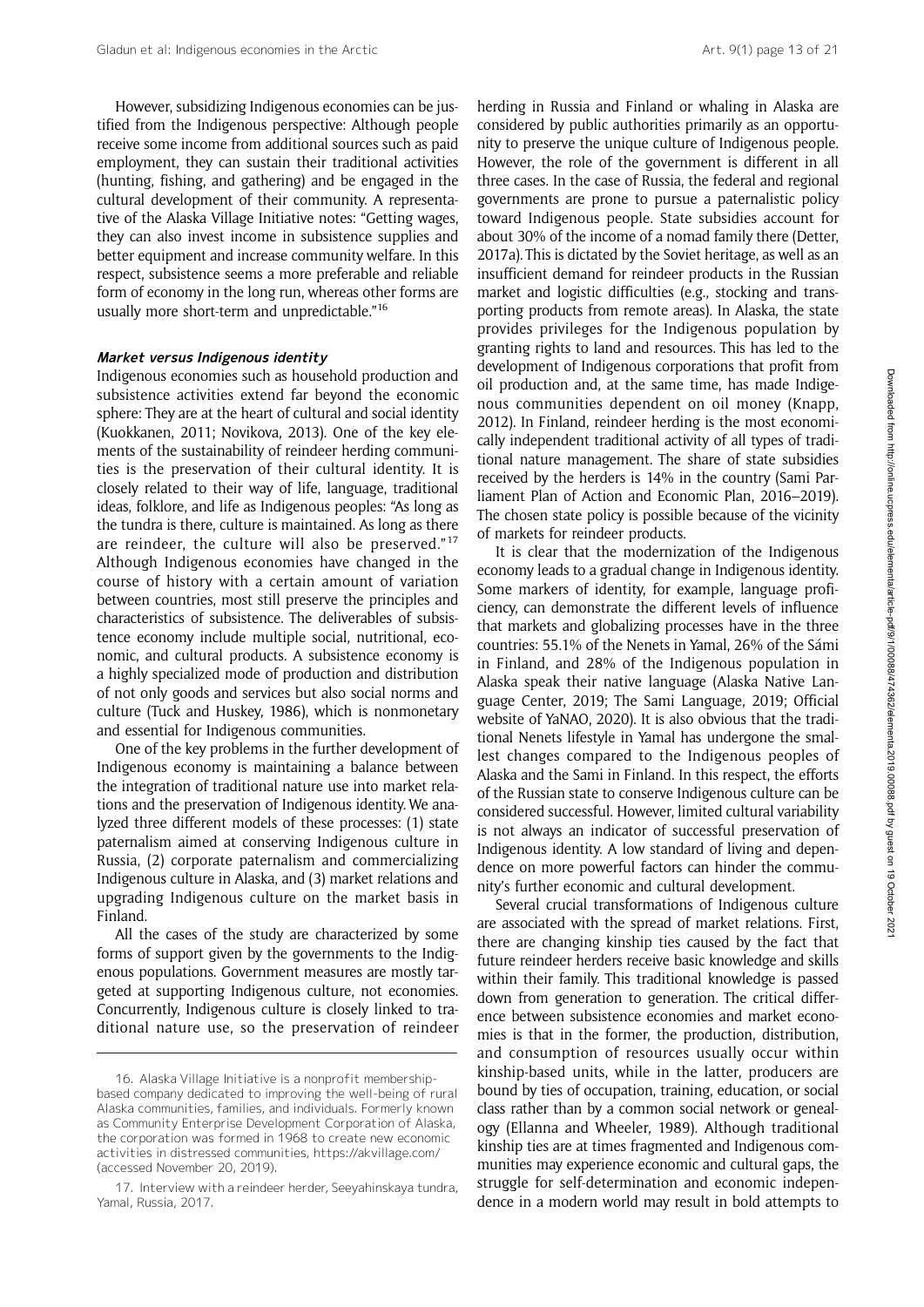integrate Indigenous identity and subsistence market values. We can see it clearly in the examples of Russia, Finland, and Alaska.

Second, there is a transformation of traditional values associated with Indigenous people's attitude toward nature. Traditional natural resource use is part of the market, which results in the collapse of old rules and taboos concerning the environment (Haryuchi et al., 2009). Hunting, fishing, and harvesting the wild were traditionally carried out for personal consumption. Today, business encourages Indigenous communities to sell furs, fish, and caviar for profit, and this leads them to abandon values such as moderation, limited use of nature, and sustainability in natural resources management, which used to be part of Indigenous culture—especially in fishing, hunting, and reindeer husbandry. Land use disputes in Finland reveal that market-based reindeer herding is not always environmentally sustainable. Market economy is changing the Indigenous way of life, but it can also assist in balancing development and subsistence as well as market motives and traditional values. The situation is complicated in a transitional market economy that lacks full-fledged market infrastructure because residents are often forced to sell their nature-based products at very low prices. To provide for their families in these circumstances, people have to fish and hunt on a larger scale. This is, however, not consistent with the concept of sustainable environmental management. The situation is aggravated by the arrival of industrial companies that have a completely different attitude toward nature (Stammler, 2011; Wilson, 2019). It is therefore necessary that the Indigenous can own land, have rights to resources, and have the power to levy taxes, so that they are able not only to share the profits but also to participate in the granting of permissions to extract resources on traditional land.

Watching the disappearance of previously untouched natural territories, Indigenous peoples also change their ideas about nature: "It used to be, as it were, easier, you know, to live on your own land. At the same time, when living only with your own kind it's easier there. And when people appear who are already slightly changing their lives, then it is more difficult, of course."<sup>18</sup> Together with a new way of life, local residents adopt a new, consumer attitude toward nature. The sacral, respectful attitude toward nature is disappearing. Nature is now often perceived primarily as a source of material well-being. Representatives of the older generation note a lack of the necessary standards of respecting nature among the younger generation: "Old reindeer herders complain that young people no longer follow the old rules and leave a lot of trash behind. Moreover, now there is a lot of plastic packaging, which decomposes very slowly. All kinds of diapers are left there. And then, where to put them here in the tundra."<sup>19</sup> In Finland, where reindeer herding is a market-based business, overgrazing of pastures and other problems related to ecological sustainability are a constant challenge.

Third, the commercialization of Indigenous culture occurs when some elements of traditional culture begin to be reproduced in accordance with the expectations of external factors, such as authorities and corporations (Davydov, 2006). We can find such examples in Russian regions and in Alaska. The production of some items is adjusted to make them look more spectacular to external actors. For example, traditional festival costumes are made in more vivid colors to attract the attention of the audience. As a Nenets person explained: "On Reindeer Herders' Day we now wear stylized clothes. For example, the reindeer skin parka has decreased in size. Now we call them miniskirts. Why? Because it has to look spectacular on the stage."<sup>20</sup> Another example is the reconstruction of traditional holidays. In some cases, its main idea is connected not so much to the restoration of traditional occupations, rituals, and ceremonies as to the creation of more applied tasks. As noted in a press release on one of these holidays: "…the purpose of this event is not only to pay tribute to the traditions of ancestors, but also to attract the attention of industrial companies to preserving the spiritual culture of the Indigenous minorities" (Federal Press, 2012). For local communities, such performative events are an opportunity to draw the attention of authorities, businesses, and other strong actors to local problems, while companies emphasize their financial support in carrying out these events and thereby show their social responsibility. Sometimes, companies and authorities that provide funding for cultural events impose their stereotypical beliefs and expectations regarding Indigenous culture on local people. Accordingly, Indigenous peoples themselves often strive to meet these expectations, as this allows for additional funding. Similar examples of the development of a "souvenir culture" primarily for external actors can also be observed in Alaska, although Native Alaskan corporations with better knowledge of Native cultures support handicraft and Indigenous art.

There are also contrary examples where the market creates incentives and opportunities for the further development of Indigenous culture. In Finland, the significant improvement in the material well-being of Sámi communities in the context of market relations and welfare state has created a basis for the further development and dissemination of Sámi culture. However, the Sámi have had to stand up against the exploitation of their culture in tourism by non-Indigenous actors (Nuorgam, 2017). Nowadays, the Sámi Parliament, exercising its cultural autonomy, supports the Sámi in this contention and in making the exceptional Sámi culture known worldwide. There are also other support channels available for Sámi artists and cultural projects.

The Finnish example also makes one wonder whether Indigenous culture really is going to disappear along with the disappearance of its traditional economy. Although

<sup>18.</sup> Interview with a reindeer herder, Seeyahinskaya tundra, Yamal, Russia, 2017.

<sup>19.</sup> Interview with a local resident, YaNAO, Russia 2017.

<sup>20.</sup> Representative of the local administration, Khanty-Mansinsk, Russia, 2014.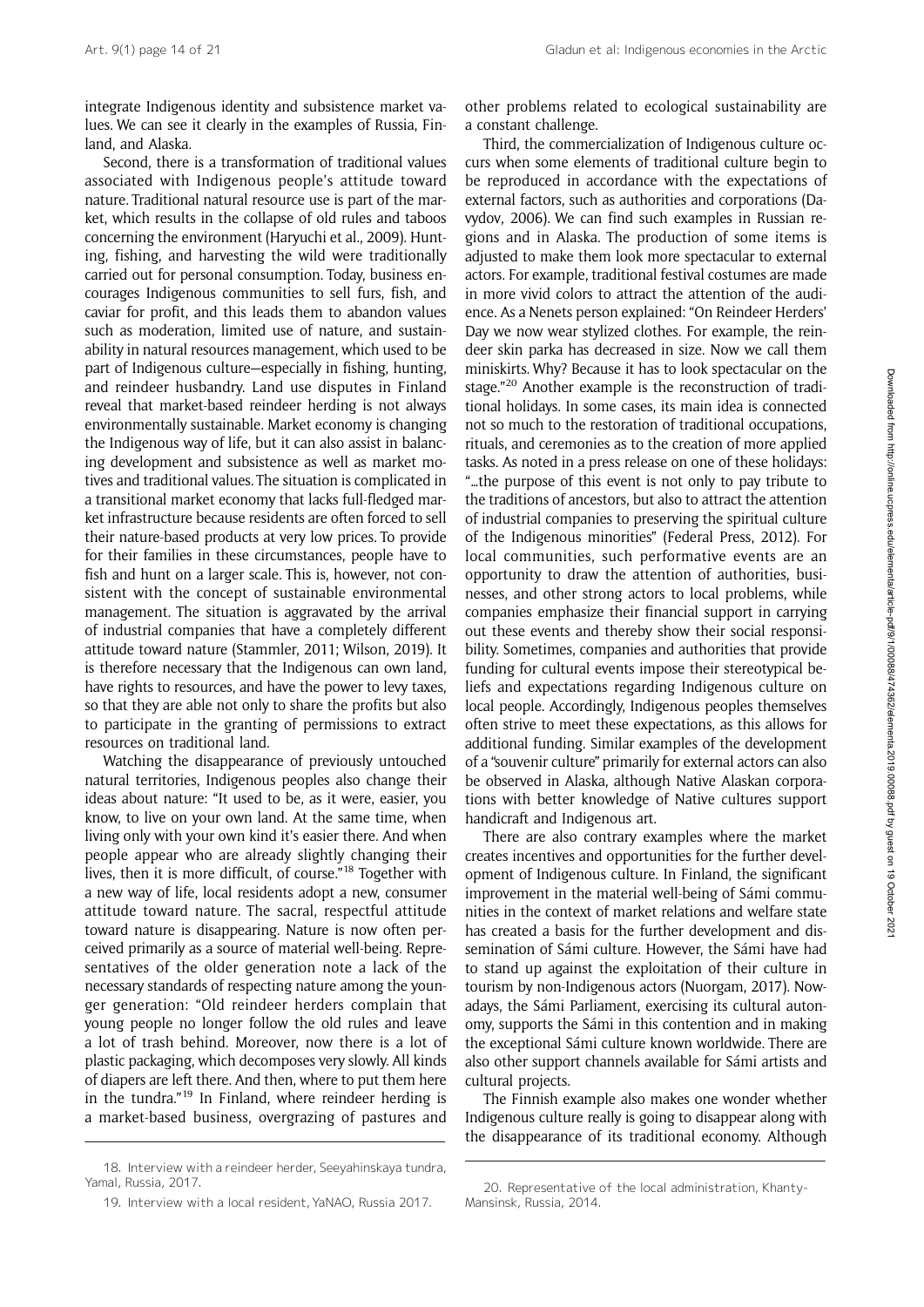only about 10% of the small Sámi population are reindeer herders, Sámi culture is experiencing a notable revival. Sámi culture is modernizing, but great efforts are made to render it faithful to its traditions. It is not always easy, and Sámi artists recognize the dilemma between the collective rights of the Indigenous and individual rights as part of the intellectual property rights system. However, the current cultural revival does not make the risk of losing the reindeer herding economy any less significant.

Subsistence-based economies focus on hunting, fishing, gathering, and trapping of local natural resources. The predominant identifying attribute of such economies is their dynamic and adaptive nature—they change over time and in accordance with fluctuations in the annual and seasonal resource base. The adaptive strategies of hunter-gatherers are not merely economic or material but also include a social and spiritual order which reflects the intensity of these societies' reliance on and identification with the "natural world" (Nelson, 1983). The structure of a subsistence-based economy includes specific strategies for harvesting, distributing, and consuming resources. Although these strategies can be perceived as economic, they are intertwined with the associated cultural and spiritual characteristics of the societies in which they occur (Ellanna and Wheeler, 1989).

For example, the use of modern Western technology and the integration of cash into subsistence-based economic systems are adaptive strategies and in no way reject cultural values related to hunting, fishing, trapping, or gathering. Instead, they provide the means to cope with new demographic, economic, political, and cultural conditions. Wolfe and Ellanna (1983) note that all subsistencebased economic systems in Alaska make use of cash and modern technology despite their fundamental reliance on local resource extraction. The Human Rights Committee of the UN has also recognized that the modernization of Indigenous economy does not deprive the Indigenous of the protection of Indigenous rights (Länsman et al. v. Finland).

#### Conclusion

Today's Indigenous economies are often mixed economies in which subsistence production continues to play a considerable role. Subsistence activities such as fishing, hunting, gathering, and reindeer herding make meaningful contributions to the economic and, most of all, social welfare of Indigenous communities in the Arctic states. By understanding the role of traditional Indigenous economies in the sustainability of the region, development may be planned to enhance this important economic base.

Considering the different types of Indigenous economies and decision making, the focus should be placed not on their economic importance but, rather, on fostering Indigenous traditions, knowledge, and culture. Placing the social dimension at the center of the sustainable development of the Arctic regions, the governments may opt to support Indigenous communities economically and thereby enable the reinstatement of their vital social institutions and traditions, which historically have played a key role.

The Arctic countries share concerns about both sustaining Indigenous traditions and cultures and promoting new economic policies, which are interdependent on Indigenous traditional economies. It is crucially important for the Arctic countries that Indigenous-related laws, economic programs, and state support measures are sensitive to the sustainability of Indigenous economies and provide efficient measures to also sustain their traditional way of life, as it contributes to the sustainability of the whole planet.

We discern several main scenarios for the development of Indigenous economies. The Russian case is an example of a combination of governmental paternalism regarding the economic activity of Indigenous peoples and an attempt to preserve traditional culture. Governmental subsidies and compensatory measures are used as the main instruments. Market incentives cannot be employed owing to a lack of the necessary market infrastructure. In addition, a strong dependence of Indigenous peoples on more powerful actors (state and corporations) leads to the distortion of market incentives. Finland represents successful market expansion and the consequent transformation of traditional culture. The household culture of the Sami has undergone substantial changes compared to the traditional way of life of the Russian Nenets. Concurrently, the achieved level of material well-being has created opportunities for further autonomous development of Sami culture in modern conditions. For a long time, Finland has endorsed the equality of its citizens in a welfare state and in market economy conditions, where economies and livelihoods are not subsidized based on indigeneity. With its limited budget, the Sámi Parliament is a weak sign of a new policy aimed to support Indigenous cultures based on cultural autonomy. This new policy, however, revealed old tensions behind the veil of equality and brought up old disputes and historical wrongdoings, which still cause mistrust toward Finnish authorities among the Sámi population. Although there are strong Indigenous market actors, the absence of land rights has resulted in friction between the Sámi and industrial projects, from which the Sámi do not gain economically. Alaska is an intermediate case with very divergent models of Indigenous development. Finland and Russia are characterized by a combination of market relations, governmental paternalism, and support strategies. Governments of different levels (state, regional, and municipal) and operating companies officially support Indigenous cultures, but the quality of life is relatively low because traditional activities are not economically viable and economic profit may not be entirely compatible with traditional values. On the other hand, subsistence economy survives partly because of support from these market actors and partly because of family traditions. The traditions and values of subsistence have been handed down from generation to generation through religious beliefs, folklore, traditional customs, and social customs and practices. The traditional mechanism of transmitting social experience from senior to junior has ensured the unity of values and provided behavioral guidelines. Furthermore, the traditional economies of Indigenous peoples have laid down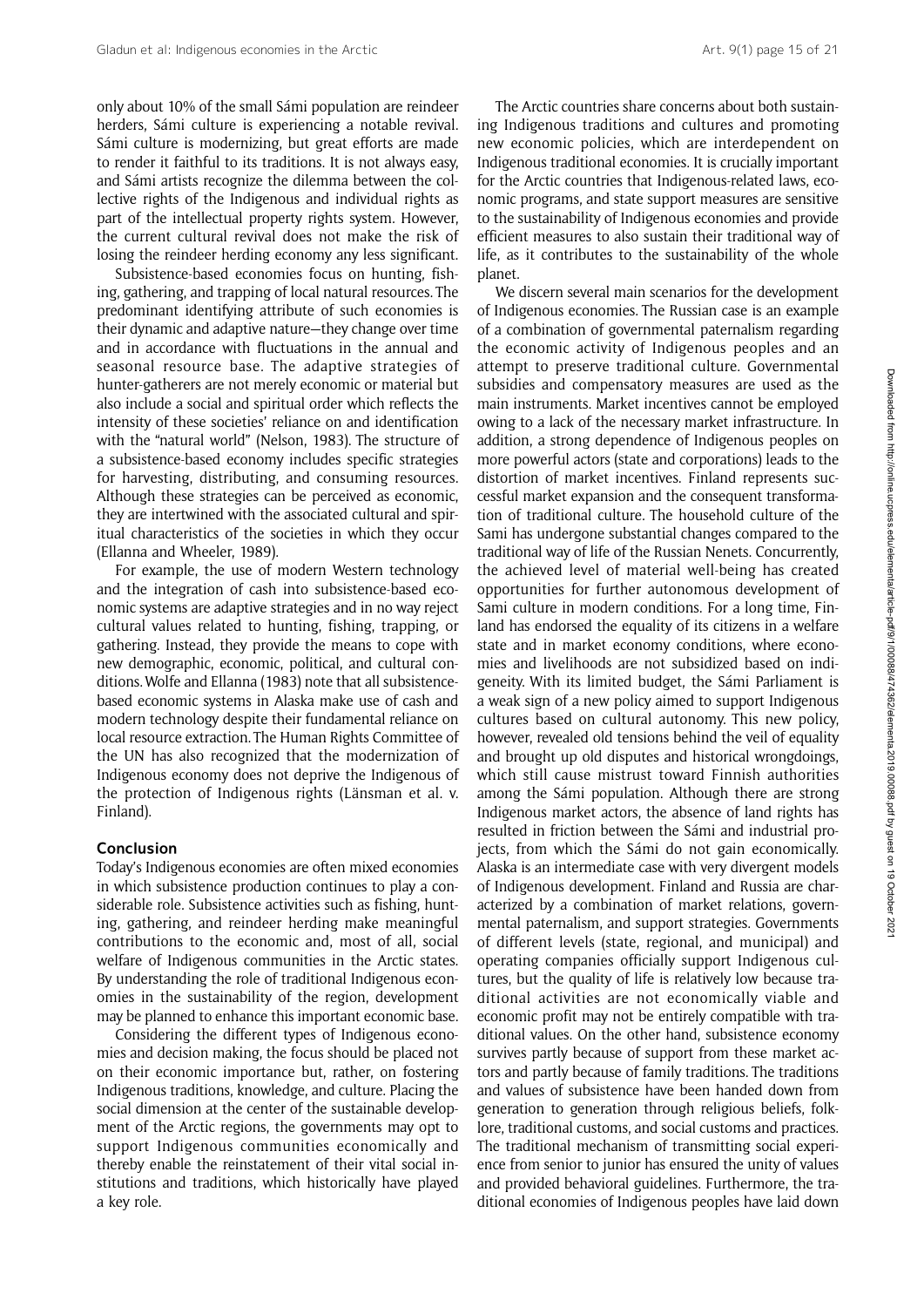the basic rules governing people's behavior in a harsh natural environment for centuries and determined the likelihood of their survival and adaptation.

In general, the natural, social, economic, and cultural dimensions of the traditional Indigenous way of life have changed considerably in the Arctic Russia, United States, and Finland. Indigenous communities are thus forced to adapt to new circumstances associated with the transformation of their economic and cultural life. The success of this adaptation depends on their ability to combine subsistence, traditional practices, and market opportunities.

## Acknowledgment

The authors would like to acknowledge the unique opportunity to collaborate and conduct the research provided by the Fulbright Arctic Initiative.

## Funding

One of the authors is partly supported by a EU-funded Horizon project JUSTNORTH, nro SEP-210597637 at the University of Lapland and EU-funded Erasmus+ project: 3IPEP: Legal Challenges in International Investments: Indigenous Peoples and Environmental Protection FROI-KA203-048164.

## Author contributions

Contributed to conception and design: EG, ST, SN-H. Contributed to acquisition of data: EG, ST, SN-H.

Contributed to analysis and interpretation of data: EG, ST, SN-H.

Contributed to drafting this article or revising it critically: EG, ST.

Final approval of the version to be published: EG.

## References

- AFES Report MP. 2015. School of natural resources and extension. Fairbanks, AK: University of Alaska.
- Aikio-Puoskari, U. 2007. Education in Sami as a part of Finnish Elementary School. In Finnish: Saamelaisopetus osana suomalaista peruskoulua—kielenvaihdoksen vai revitalisaation edistäjä. Mémoires de la Société Finno-Ougrienne 253. Helsinki, Finland: 73–84. Available at [https://www.sgr.fi/sust/](https://www.sgr.fi/sust/sust253/sust253_aikiopuoskari.pdf) [sust253/sust253\\_aikiopuoskari.pdf.](https://www.sgr.fi/sust/sust253/sust253_aikiopuoskari.pdf) Accessed 20 November 2019.
- The Alaska Federation of Natives. 2019. Alaska: Official website. Available at [https://www.nativefederation.](https://www.nativefederation.org/alaska-native-peoples/) [org/alaska-native-peoples/](https://www.nativefederation.org/alaska-native-peoples/). Accessed 10 October 2019.
- Alaska Native Corporations: A Status Report. 1977. Anchorage municipal libraries. Anchorage, AK: Z. J. Loussac Library.
- Alaska Native Language Center. 2019. Available at <https://www.uaf.edu/anlc/languages.php> Accessed 10 May 2020.
- Allard, C. 2015. Law on reindeer husbandry from the Nordic perspective. In Swedish: Renskötselrätt i nordisk belysning. Gothenburg, Sweden: Makadam Publishing.
- Anders, G. 1983. The role of Alaska native corporations in the development of Alaska. Development and Change 14(4): 555–575.
- Asch, MI. 1983. Dene self-determination and the study of hunter gatherers in the modern world, in Leacock, E, Lee, R eds., Politics and history in band societies. Cambridge, UK: Cambridge University Press: 347–371.
- Aslaksen, I, Dallmann, W, Holen, DL, Høydahl, E, Kruse, J, Poppel, B, Stapleton, M, Turi, EI. 2008. Interdependency of subsistence and market economies in the Arctic, in Glomsrod, S, Duhaime, G, Aslaksen, L eds., The economy of the North. Oslo– Kongsvinger, Norway: Statistisk sentralbyre-Statistics: 75–98.
- Behnke, SR. 1982. Wildlife utilization and the economy of Nondalton. Division of subsistence. Alaska Department of Fish and Game, Technical Paper No. 47.
- Berger, ThR. 1985. Village Journey: The report of the Alaska native review commission. New York, NY: Hill and Wang.
- Bockstoce, JR, Botkin, DB. 1980. The historical status and reduction of the Wester Arctic bowhead (Balaena mysticetus) population by the pelagic whaling industry, 1848–1914. Report to National Marine Fisheries Service by the Old Dartmouth Historical Society.
- Brännström, M. 2017. Forestry and reindeer herding on the same land: A legal study on ownership right and right for reindeer herding. In Swedish: Skogbruk och renskötsel på samma mark: En rättsvetenskaplig studie av äganderätten och renkötskelrätten. Umeå, Sweden: Umeå University.
- Brascoupé, S. 1993. Strengthening traditional economies and perspectives, in sharing the harvest, the road to self-reliance: Report of the national round table on aboriginal economic development and resources. Ottawa, Canada: Minister of Supply and Services: 101.
- Bunikowski, D. 2015. The right of indigenous peoples to their own law. Retfaerd 2017(2): 47-63. SSRN Electronic Journal. DOI: [http://dx.doi.org/10.2139/ssrn.](http://dx.doi.org/10.2139/ssrn.2725398) [2725398.](http://dx.doi.org/10.2139/ssrn.2725398)
- Bunikowski, D, Dillon, P. 2017. Arguments from cultural ecology and legal pluralism for recognising indigenous customary law in the arctic, in Heinamaki, L, Herrmann, TM eds., Experiencing and protecting sacred natural sites of Sámi and other indigenous peoples: The sacred arctic. Springer: 37–64.
- Burch, ES, Jr. 1975. Eskimo kinsmen: Changing family relationships in northwest Alaska. First edition. St. Paul, MN: West Pub. Co.
- BurnSilver, S, Boone, RB, Kofinas, GP, Brinkman, TJ. 2017. Modeling tradeoffs in a rural Alaska mixed economy: Hunting, working, and sharing in the face of economic and ecological change, in Hegmon, M ed., The give and take of sustainability: Archaeological and anthropological perspectives on tradeoffs. Cambridge, UK: Cambridge University Press: 52–83.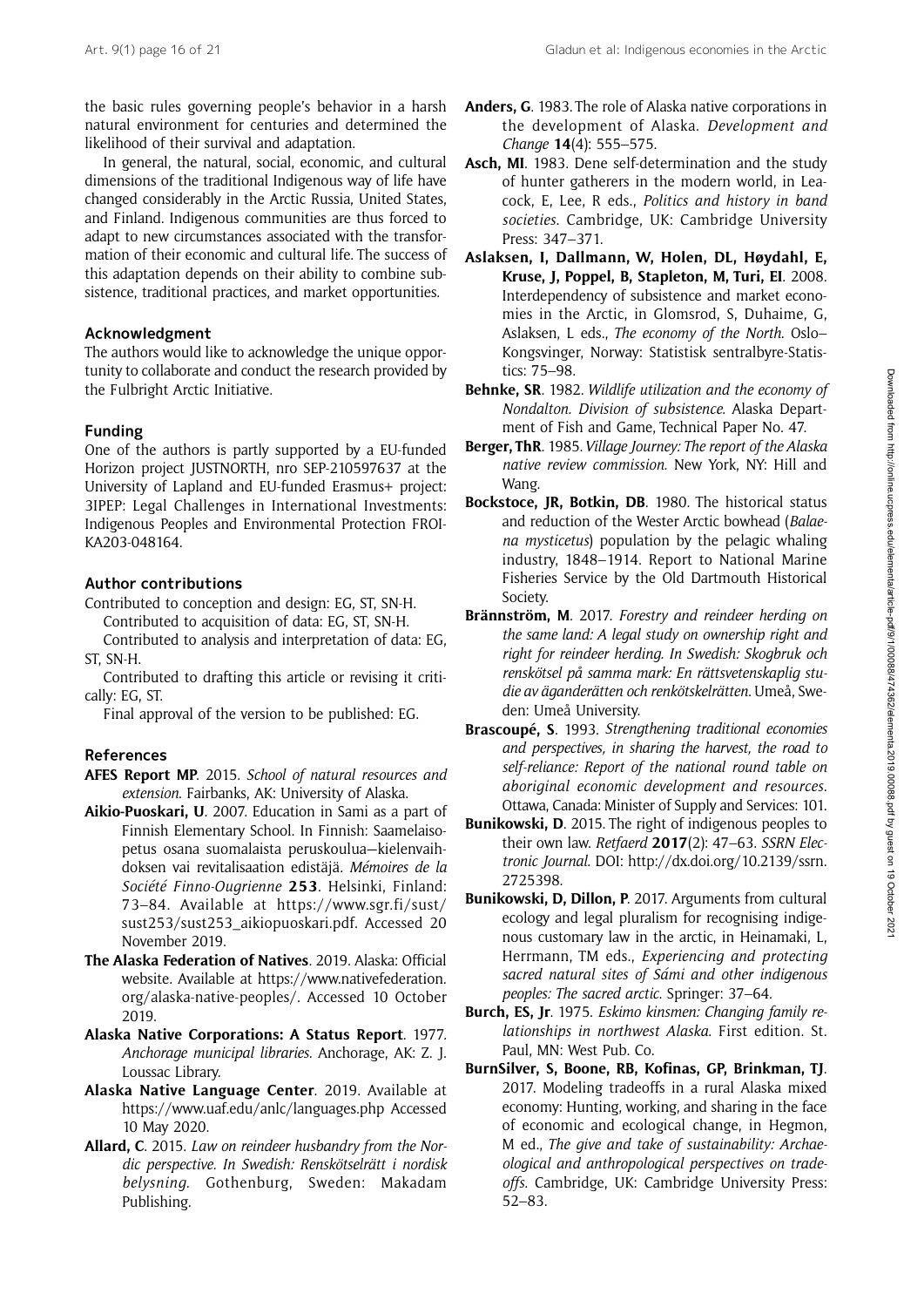- BurnSilver, S, Magdanz, J, Stotts, R, Berman, M, Kofinas, G. 2016. Are mixed economies persistent or transitional? Evidence using social networks from Arctic Alaska. American Anthropologist 118: 121–129.
- Case Länsman et al v. Finland. UN Human Rights Committee Communication No 511/1992 UNDOC CCPR/C/52/D/511/1992 (1994), Para 9.3. Available at [https://tbinternet.ohchr.org/\\_layouts/15/](https://tbinternet.ohchr.org/_layouts/15/treatybodyexternal/Download.aspx?symbolno=CCPR%2fC%2f52%2fD%2f511%2f1992&) [treatybodyexternal/Download.aspx?symbol no=](https://tbinternet.ohchr.org/_layouts/15/treatybodyexternal/Download.aspx?symbolno=CCPR%2fC%2f52%2fD%2f511%2f1992&) [CCPR%2fC%2f52%2fD%2f511%2f1992&.](https://tbinternet.ohchr.org/_layouts/15/treatybodyexternal/Download.aspx?symbolno=CCPR%2fC%2f52%2fD%2f511%2f1992&) Accessed 20 November 2019.
- Case, D, Voluck, A. 2012. Alaska natives and American laws. Fairbank, AK: University of Alaska Press.
- Clement, JP, Bengtson, JL, Kelly, BP. 2013. Managing for the future in a rapidly changing Arctic. A report to the President. Interagency Working Group on Coordination of Doemstic Energy Development and Permitting in Alaska (D.J. Hayes, Chair), Washington, DC, 59 p.
- Constitution of Finland 11.6.1999/731. Available at [https://www.finlex.fi/fi/laki/kaannokset/1999/](https://www.finlex.fi/fi/laki/kaannokset/1999/en19990731.pdf) [en19990731.pdf.](https://www.finlex.fi/fi/laki/kaannokset/1999/en19990731.pdf) Accessed 30 November 2019.
- Davydov, V. 2006. Cultural authenticity and indigenous peoples: Institutional processes and identity politics. Journal of Sociology and Social Anthropology 9(3): 93–109. In Russian: Давыдов В. 2006. Культурная аутентичность и коренные народы: институциональные процессы и политика идентичности. Журнал социологии и социальной антропологии. 9(3): 93–109.
- Detter, G. 2017a. Economy of reindeer herding in Yamal: Problems and opportunities. Scientific Bulletin of Yamalo-Nenets Autonomous Okrug 97: 4-16. In Russian: Деттер, Г. Ф. 2017. Экономика северного оленеводства Ямала: проблемы и возможности. Научный вестник Ямало-Ненецкого автономного округа 97: 4–16.
- Detter, G. 2017b. Models of development of resources and territories of Yamalo-Nenets Autonomous Okrug. Arctic and North 26: 98–116. In Russian: Деттер, Г. 2017. Модели освоения ресурсов и территорий Ямало-Ненецкого автономного округа. Арктика и Север 26: 98–116.
- Dinero, SC. 2003. Analysis of a "Mixed Economy" in an Alaskan Native Settlement: The Case of Arctic village. Canadian Journal of Native Studies XXIII(1): 135–164.
- Elias, PD. 1995. Northern economies, in Elias, PD ed., Northern aboriginal communities: Economies and development. North York, ON: Captus Press: 8.
- Elias, PD. 1997. Models of aboriginal communities in Canada's North. International Journal of Social Economics 24(11): 1241–1255.
- Ellanna, LJ, Wheeler, PC. 1989. Wetlands and subsistence-based economies in Alaska, U.S.A. Arctic and Alpine Research 21(4): 329–340.
- Eriksson, B. 2014. Report on reindeer herding as a livelihood. BENERIK Consulting Company, Boden, Sweden (in Swedish). Available at [https://www.pajala.](https://www.pajala.se/Documents/PUAB/Rapporter/140601%20Renn%C3%A4ringen%20officiell%20slutrapport%20ver%202.0.pdf) [se/Documents/PUAB/Rapporter/140601%20Renn](https://www.pajala.se/Documents/PUAB/Rapporter/140601%20Renn%C3%A4ringen%20officiell%20slutrapport%20ver%202.0.pdf)

[%C3%A4ringen%20officiell%20slutrapport% 20ver](https://www.pajala.se/Documents/PUAB/Rapporter/140601%20Renn%C3%A4ringen%20officiell%20slutrapport%20ver%202.0.pdf) [%202.0.pdf](https://www.pajala.se/Documents/PUAB/Rapporter/140601%20Renn%C3%A4ringen%20officiell%20slutrapport%20ver%202.0.pdf). Accessed 20 November 2019.

- Federal Press. 2012. Indigenous inhabitants of Yamal and Ugra will conduct ancestral rite. Available at [http://](http://fpold.fedpress.ru/news/society/news_society/korennye-zhiteli-yamala-i-yugry-provedut-obryad-predkov) [fpold.fedpress.ru/news/society/news\\_society/](http://fpold.fedpress.ru/news/society/news_society/korennye-zhiteli-yamala-i-yugry-provedut-obryad-predkov) [korennye-zhiteli-yamala-i-yugry-provedut-obryad](http://fpold.fedpress.ru/news/society/news_society/korennye-zhiteli-yamala-i-yugry-provedut-obryad-predkov)[predkov.](http://fpold.fedpress.ru/news/society/news_society/korennye-zhiteli-yamala-i-yugry-provedut-obryad-predkov) Accessed 20 November 2019.
- Feit, HA. 1986. The future of hunters within nation-states: Anthropology and the James Bay Crée, in Leacock, E, Lee, R eds., Politics and history in band societies. Cambridge, MA: Cambridge University Press: 373–411.
- Fienup-Riordan, A. 1983. The Nelson Island Eskimo: Social structure and ritual distribution. Alaska: Pacific University Press.
- Fienup-Riordan, A.1986. When our bad season comes: A cultural account of subsistence harvesting & harvest disruption on the Yukon Delta. Anchorage, AK: Alaska Anthropological Association.
- Filant, K. 2016. On the formation of territories of traditional nature use of indigenous peoples of the North in the Yamal-Nenets Autonomous Okrug. Problems of Modern Science and Education 39(81): 83–92. Available at http://www.arctic89.ru/wp-content/ uploads/2017/02/Об-образовании-ТТП.pdf. Accessed 20 November 2019. In Russian: Филант, К. 2016. Об образовании территорий традиционного природопользования коренных малочисленных народов Севера в Ямало-Ненецком автономном округе. Проблемы современной науки и образования 39(81): 83–92.
- Filant, K. 2017. Features of legal regulation of reindeer husbandry. Scientific Bulletin of Yamal-Nenets Autonomous Okrug 4(97): 17–27. In Russian: Филант, К. 2017. Особенности правового регулирования Северного оленеводства. Научный вестник Ямало-ненецкого автономного округа 4 (97): 17–27.
- Finland. 1990. Act on Reindeer Husbandry, The Act of 1990/848. Available at<https><://><www><.><finlex><.><fi></><en></> <laki></><kaannokset></1990/><en>[19900848\\_20000054.](19900848_20000054.) [pdf.](pdf) Accessed 30 November 2019.
- Finland. 1994. HE 248/1994 vp. Bill of the Government to the Parliament on Sami Cultural Autonomy (Hallituksen esitys eduskunnalle saamelaisten kulttuuriitsehallintoa koskevien säännösten ottamisesta Suomen Hallitusmuotoon ja muuhun lainsäädäntöön. Helsinki 1994). Available at [https://www.finlex.fi/](https://www.finlex.fi/fi/esitykset/he/1994/19940248?search%5Btype%5D=pika&search%5Bpika%5D=248%2F1994) [fi/esitykset/he/1994/19940248?search%5Btype%](https://www.finlex.fi/fi/esitykset/he/1994/19940248?search%5Btype%5D=pika&search%5Bpika%5D=248%2F1994) [5D=pika&search%5Bpika%5D=248%2F1994.](https://www.finlex.fi/fi/esitykset/he/1994/19940248?search%5Btype%5D=pika&search%5Bpika%5D=248%2F1994) Accessed 30 November 2019.Finland. 1995. Act on Sami Parliament 974/1995. Available at [https://](https://www.finlex.fi/fi/laki/kaannokset/1995/en19950974.pdf) [www.finlex.fi/fi/laki/kaannokset/1995/en19950](https://www.finlex.fi/fi/laki/kaannokset/1995/en19950974.pdf) [974.pdf.](https://www.finlex.fi/fi/laki/kaannokset/1995/en19950974.pdf) Accessed 30 November 2019.
- Finland. 1998. Act on Elementary School 1983/ Now Act on Elementary Education 21.8.1998/628. Available at [https://www.finlex.fi/fi/laki/ajantasa/1998/](https://www.finlex.fi/fi/laki/ajantasa/1998/19980628?search%5Btype%5D=pika&search%5Bpika%5D=peruskoululaki) [19980628?search%5Btype%5D=pika&search%](https://www.finlex.fi/fi/laki/ajantasa/1998/19980628?search%5Btype%5D=pika&search%5Bpika%5D=peruskoululaki) [5Bpika%5D=peruskoululaki.](https://www.finlex.fi/fi/laki/ajantasa/1998/19980628?search%5Btype%5D=pika&search%5Bpika%5D=peruskoululaki) Accessed 30 November 2019.
- Finland. 2003. Sámi Language Act, The Act of December 15, 2003/1686. Available at [https://www.finlex.fi/](https://www.finlex.fi/fi/laki/kaannokset/2003/en20031086.pdf)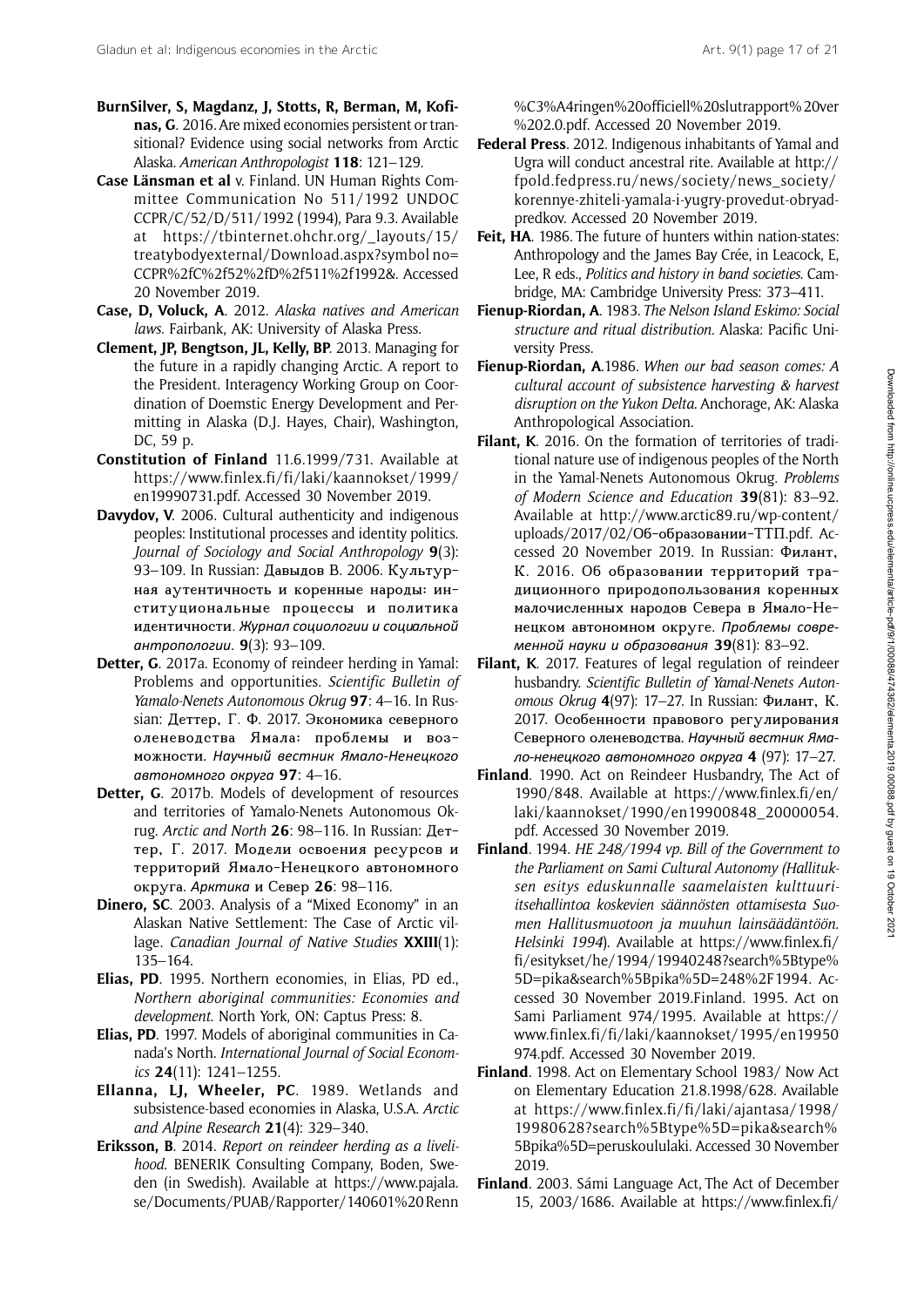[fi/laki/kaannokset/2003/en20031086.pdf](https://www.finlex.fi/fi/laki/kaannokset/2003/en20031086.pdf). Accessed 30 November 2019.

- Finland. 2009. Act on Game Husbandry 27.2.2009/105. Available at [https://www.finlex.fi/fi/laki/ajantasa/](https://www.finlex.fi/fi/laki/ajantasa/2011/20110158) [2011/20110158.](https://www.finlex.fi/fi/laki/ajantasa/2011/20110158) Accessed 30 November 2019.
- Finland. 2016–2019. The Plan for Action and Budget Plan, in Finnish: Saamelaiskäräjien toimintaohjelma ja taloussuunnitelma. Available at [https://www.same](https://www.samediggi.fi) [diggi.fi](https://www.samediggi.fi). Accessed 30 November 2019.
- Fow, SJ. 2012. The Arctic sustainability principle. Vermont Journal of Environmental Law 13(3): 537–551.
- Gladun, E, Chebotarev, G. 2015. Participation of the Northern indigenous peoples in the management of the Russian Arctic territories and its legal protection. The NISPAcee Journal of Public Administration and Policy VIII(1): 111–133.
- Gladun, E, Zakharova, O. 2020. Environmental perceptions and values of the Russian Northern indigenous peoples, in Bunikowski, D, Hemmings, AD eds., Philosophies of polar law. Routledge: 172–186.
- Glomsrod, S, Duhaime, G, Aslaksen, I eds. 2015. The economy of the north. Oslo–Kongsvinger: Statistisk sentralbyr<sup>[]</sup> - Statistics Norway.
- Goldsmith, S, Hull, T, Reeder, B. 1984. Alaska's economy since statehood: The ISER MAP economic data base. Alaska Review of Social and Economic Conditions 21  $(1): 1-36.$
- Guttorm, J. 2017. Sami Autonomy in Finland, in Finnish: Saamelaisten itsehallinto Suomessa. Rovaniemi, Finland: University of Lapland.
- Haataja, A, Sammallahti, P. 2017. Land burning in the wind. A story on Lapland, icy sea and the Sámi people, in Finnish: Tuulessa roihuaa maa. Kertomus Lapista, jäisestä merestä ja Saamen kansasta. Tammi.
- Haryuchi, S, Filant, K, Antonov, I. 2009. Social norms of indigenous peoples of the North of Russia. Ceremonies, customs, rituals, traditions, myths, norms, legal rules. UNITY. In Russian: Харючи С., Филант К., Антонов И. 2009. Социальные нормы коренных малочисленных народов Севера России. Обряды, обычаи, ритуалы, традиции, мифы, нормы морали, нормы права. ЮНИТИ.
- Heaton, JW. 2012. Athabascan Village Stores: Subsistence Shopping in Interior Alaska, 1850–1950. Western Historical Quarterly 43(2): 133-155.
- Heinämäki, L. 2017. Rights of the Sami in Finland. In Finnish: Saamelaisten oikeudet Suomessa, in Heinämäki, L, Allard, C, Kirchner, S, Xanthaki, A, Valkonen, S, Mörkenstam, U, Bankes, N, Ruru, J, Gilbert, J, Selle, P, Simpson, A, Olsén, L. Realization of the Rights of the Sami—International comparative research. In Finnish: Saamelaisten oikeuksien toteutuminen: kansainvälinen oikeusvertaileva tutkimus. Prime Minister's Office: 22–85.
- Holopainen, H. 2016. No permanent wolf pacts in Lapland – The exact number of wolves is a mystery. In Finnish: Lapissa ei vakituisia susilaumoja – hukkien tarkka määrä mysteeri. Yle Saame 11.1.2016. Available at [https://yle.fi/uutiset/3-8580788.](https://yle.fi/uutiset/3-8580788) Accessed 20 November 2019.
- Hopson, E. 1976. Mayor Eben Hopson's testimony before the Berger inquiry. Available at [http://ebenhopson.com/](http://ebenhopson.com/the-berger-speech/) [the-berger-speech/](http://ebenhopson.com/the-berger-speech/). Accessed 20 November 2019.
- Hosmer, BC. 1999. American Indians in the Marketplace: Persistence and Innovation among the Menominees and Metlakatlans, 1870–1920. Lawrence, KS: The University Press of Kansas.
- Hunn, ES. 1999. The value of subsistence, in Nazarea, VD ed., Ethnoecology: Situated knowledge/located lives. Tucson, AZ: University of Arizona Press: 31.
- Huntington, HP. 1992. Wildlife management and subsistence hunting in Alaska. London, UK: Belhaven Press.
- Huskey, L. 2005. Challenges to economic development: Dimensions of "remoteness" in the North. Polar Geography 29(2): 119–125.
- ICC. 1992. Principles and elements for a comprehensive arctic policy. Montreal, Canada: Centre for Northern Studies and Research.
- Indigenous Economies. 2011. Theories of subsistence and women: Exploring the social economy model for indigenous governance. American Indian Quarterly 35(2): 215–240.
- International Covenant on Civil and Political Rights. 1976. Available at [https://www.ohchr.org/EN/](https://www.ohchr.org/EN/ProfessionalInterest/Pages/CCPR.aspx) [ProfessionalInterest/Pages/CCPR.aspx](https://www.ohchr.org/EN/ProfessionalInterest/Pages/CCPR.aspx). Accessed 20 November 2019.
- International Labor Organization. 1989. Indigenous and Tribal Peoples Convention No. 169. Available at [https://www.ilo.org/dyn/normlex/en/f?p=](https://www.ilo.org/dyn/normlex/en/f?p=NORMLEXPUB:12100:0::NO::P12100_ILO_CODE:C169) [NORMLEXPUB:12100:0::NO::P12100\\_ILO\\_CODE:](https://www.ilo.org/dyn/normlex/en/f?p=NORMLEXPUB:12100:0::NO::P12100_ILO_CODE:C169) [C169.](https://www.ilo.org/dyn/normlex/en/f?p=NORMLEXPUB:12100:0::NO::P12100_ILO_CODE:C169) Accessed 20 November 2019.
- Inuit Circumpolar Council. Official website. Available at <https://www.inuitcircumpolar.com/>. Accessed 20 November 2019.
- Joona, J. 2019. Immemorial Right-Research on the original land and water rights in Lapland. In Finnish: Ikimuistoinen oikeus—tutkimus Lapin alkuperäisistä maa- ja vesioikeuksista. Juridica Lapponica 46: University of Lapland.
- Kassam, KA. 2004. Hunting, subsistence, in Nuttall, M ed. , Encyclopedia of the Arctic. New York, NY: Routledge: 65–80.
- Kibenko, VA, Sukhova, EA, Zuev, SM. 2017. Socioeconomic factors of the nomadic population of the Yamal-Nenets Autonomous Okrug. Bulletin of Tyumen State University: Socio-economic and Legal Studies 3(3): 33–44. Кибенко, В.А., Сухова, Е.А., Зуев, С.М. 2017. Социально-экономические факторы жизнедеятельности кочевого населения Ямало-Ненецкого автономного округа. Вестник ТюмГУ: Социально-экономические и правовые исследования Том 3(3): 33–44.
- Knapp, G. 2012. An introduction to the economy of Alaska. Available at [https://iseralaska.org/static/legacy\\_](https://iseralaska.org/static/legacy_publication_links/presentations/2012_02-Introduction_to_Economy_of_Alaska.pdf) [publication\\_links/presentations/2012\\_02-Intro](https://iseralaska.org/static/legacy_publication_links/presentations/2012_02-Introduction_to_Economy_of_Alaska.pdf) [duction\\_to\\_Economy\\_of\\_Alaska.pdf](https://iseralaska.org/static/legacy_publication_links/presentations/2012_02-Introduction_to_Economy_of_Alaska.pdf). Accessed 4 November 2019.
- Kofinas, G, BurnSilver, SB, Magdanz, J, Stotts, R, Okada, M. 2016. Subsistence sharing networks and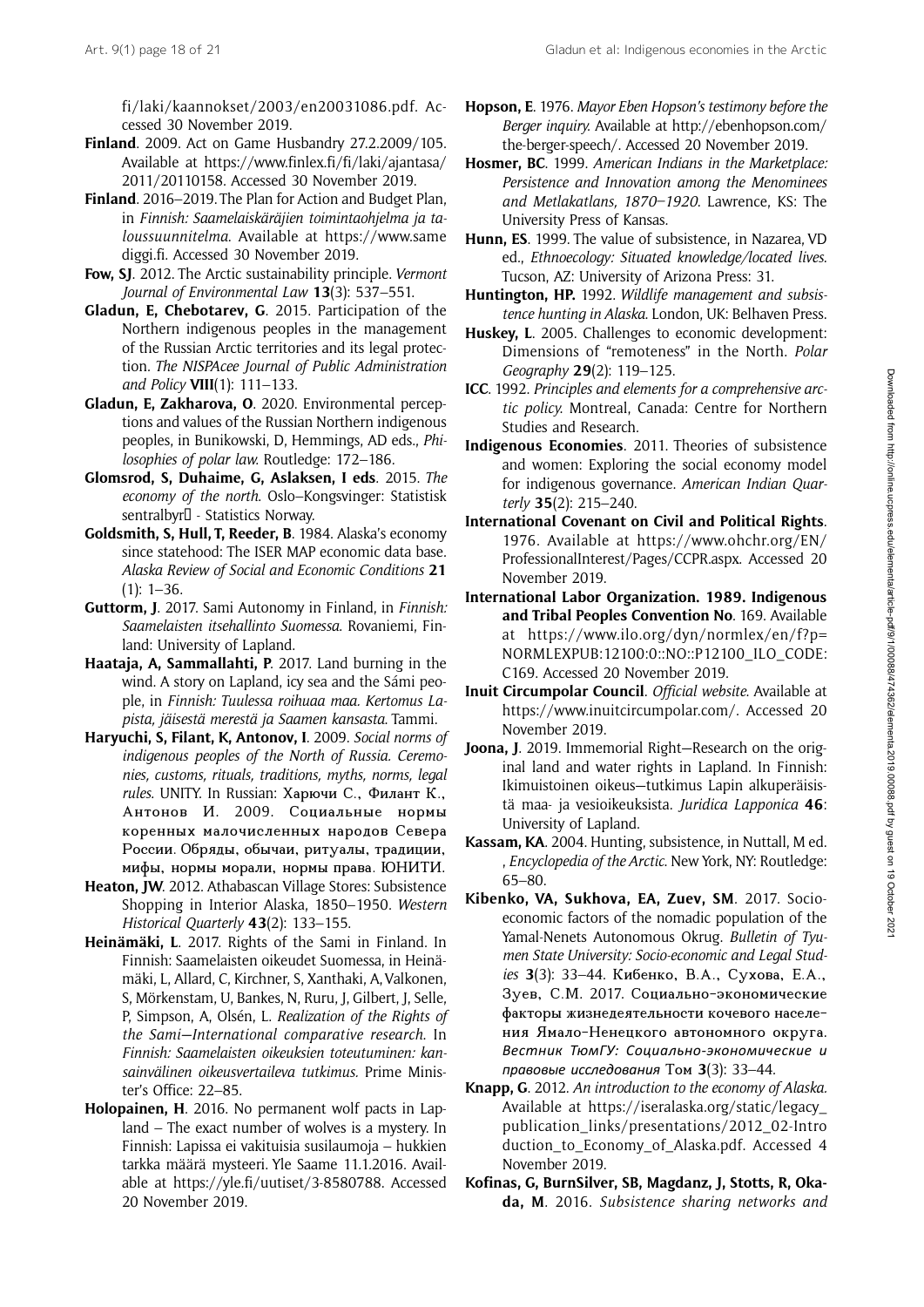cooperation: Kaktovik, Wainwright, and Venetie. Alaska: BOEM Report 2015-023.

- Kortesalmi, JJ. 2008. The Birth and Development of Reindeer Herding in Finland. In Finnish: Poronhoidon synty ja kehitys Suomessa. SKS.
- Krupnik, I. 1989. Arctic adaptations: Native whalers and reindeer herders of Northern Eurasia. Hanover and London: Published by University Press of New England.
- Kuokkanen, RJ. 2006. The logic of the gift: Reclaiming indigenous peoples' philosophies, in Botz-Bornstein, T, Hengelbrock, J eds., Re-ethnicizing the minds? Amsterdam, the Netherlands: RODOPI: 251–271.
- Kuokkanen, RJ. 2011. Indigenous economies, theories of subsistence, and women: Exploring the social economy model for indigenous governance. American Indian Quarterly 35(2): 215–240.
- Kuokkanen, RJ. 2019. Restructuring relations: Indigenous self-determination, governance and gender. Oxford University Press.
- Kvale, S. 1996. Interviews: An introduction to qualitative research interviewing. Thousand Oaks, CA: Sage.
- Kyllönen, S, Colpaert A, Heikkinen, H, Jokinen, M, Kumpula, J, Marttunen, M, Muje, K, Raitio, K. 2006. Conflict management as a means to sustainable use of natural resources. Silva Fennica  $40(4)$ : 687–728. Available at [https://www.researchgate.](https://www.researchgate.net/profile/Kumpula_Jouko) [net/profile/Kumpula\\_Jouko](https://www.researchgate.net/profile/Kumpula_Jouko). Accessed 30 November 2019.
- Langdon, SJ. 1986. Contradictions in Alaskan native economy and society, in Langdon, S ed., Contemporary Alaskan native economies. Lanham, MD: University Press of America: 29–46.
- Langdon, SJ. 1991. The integration of cash and subsistence in Southwest Alaskan Yup'ik Eskimo Communities, in Peterson, E, Matsuyama, T eds., Cash, commoditisation and changing foragers. Osaka, Japan: National Museum of Ethnology: 270–291.
- Larsen, JN, Fondahl, G. 2015. Arctic human development report: Regional processes and global linkages. Copenhagen, Denmark: Nordic Council of Ministers.
- Larsen, JN, Huskey, L. 2015. The Arctic economy in a global context, in Birgitta, EB, Paasche, JNLØ eds., The new arctic. Cham, Switzerland: Springer: 159–174.
- Larsen, SV, Bors, EK, Johannsdottir, L, Gladun, E, Gritsenko, D, Nysten-Haarala, S, Tulaeva, S, Sformo, T. 2019. A conceptual framework of arctic economies for policy‐making, research, and practice. Global Policy. DOI: [http://dx.doi.org/10.1111/](http://dx.doi.org/10.1111/1758-5899.12720) [1758-5899.12720.](http://dx.doi.org/10.1111/1758-5899.12720)
- Lasimbang, J. 2008. Indigenous peoples and local economic development Asia. Indigenous Peoples Pact (AIPP) 5: 42–45.
- Lavrillier, A, Gabyshev, S. 2017. An arctic indigenous knowledge system of landscape, climate, and human interactions: Evenki Reindeer Herders and Hunters. Fürstenberg/Havel: Kulturstiftung Sibirien.
- Lonner, TD. 2000. Subsistence as an economic system in Alaska: Theoretical and policy implications. Anchorage, AK: Alaska Department of Fish and Game.
- Martynova, E, Novikova, N. 2011. Tazovsky Nenets in terms of oil and gas development. IP AG Yakovlev. In Russian: Mapтыновa, E. Hовиковa, H. 2011. Taзовcкиe нeнцы в ycловияx нeϕтeгaзового оcвоeния. ИП AГ Яковлeв.
- Meeks, EV. 2003. The Tohono O'odham, wage labor, and resistant adaptation, 1900–1930. Western Historical Quarterly 34: 469–489.
- Mitchell, DG. 2001. Take my land, take my life. The story of congress's historic settlement of Alaska native claims, 1960–1971. Fairbanks, AK: University of Alaska Press.
- Nath, B. 2009. Environmental education and awareness: v. II, Encyclopedia of Life Support Systems. Oxford, UK: EOLSS.
- Nelson, RK. 1983. Make prayers to the raven. Chicago, IL: University of Chicago Press.
- News. 2018. Finland pays billionaire 400,000 euros in agricultural subsidies. Available at [https://yle.fi/](https://yle.fi/uutiset/osasto/news/finland_pays_billionaire_400000_euros_in_agricultural_subsidies/10126993) [uutiset/osasto/news/finland\\_pays\\_billionaire\\_](https://yle.fi/uutiset/osasto/news/finland_pays_billionaire_400000_euros_in_agricultural_subsidies/10126993) 400000 euros in agricultural subsidies/ [10126993](https://yle.fi/uutiset/osasto/news/finland_pays_billionaire_400000_euros_in_agricultural_subsidies/10126993) Accessed 30 November 2019.
- North Slope Borough-Department of Iñupiat History, Language and Culture. Available at [http://www.](http://www.north-slope.org/departments/inupiat-history-language-and-culture/ihlc-mission-statement) [north-slope.org/departments/inupiat-history](http://www.north-slope.org/departments/inupiat-history-language-and-culture/ihlc-mission-statement)[language-and-culture/ihlc-mission-statement.](http://www.north-slope.org/departments/inupiat-history-language-and-culture/ihlc-mission-statement)
- Novikova, N. 2013. Indigenous peoples of the Russian North and the oil and gas companies: Managing risk. Arctic: Ecology and Economy 3(11): 102-111. In Russian: Hовиковa, H. 2013. Kоpeнныe нapоды pоccийcкого Ceвepa и нeϕтeгaзовыe компaнии: пpeодолeниe pиcков. Apктикa: экология и экономикa 3: 102–111.
- Nuorgam, P. 2017. Wider Use of Traditional Sámi Dress in Finland: Discrimination against the Sámi? in Xanthaki, A, Valkonen, S, Heinämäki, L, Nuorgam, P eds., Indigenous peoples' cultural heritage: Rights, debates and challenges. Leiden, the Netherlands: Brill Nijhoff: 229–252.
- Nystén-Haarala, S. 2018. Arctic railway threatening reindeer herding. Retfaerd 2: 66–69.
- Official website of YaNAO. 2020. Available at [https://](https://www.yanao.ru/) [www.yanao.ru/](https://www.yanao.ru/) Accessed 10 May 2020.
- O'Neill, C. 2005. Working the Navajo Way: Labor and culture in the twentieth century. Lawrence, KS: The University Press of Kansas.Pickering, KA. 2000. Alternative economic activities, in Pickering, KA ed., Lakota culture, world economy. Lincoln, NE: University of Nebraska Press: 38.
- Polanyi, K, MacIver, RM. 1944. The great transformation. Boston, MA: Beacon Press.
- Policy Briefs. 2019. Fulbright Arctic Initiative. Available at [https://cies.org/sites/default/files/fulbright-arctic](https://cies.org/sites/default/files/fulbright-arctic-policy-brief.pdf)[policy-brief.pdf](https://cies.org/sites/default/files/fulbright-arctic-policy-brief.pdf).
- Poppel, B. 2006. Interdependency of subsistence and market economies in the Arctic, in Glomsrod, S, Duhaime, G, Aslaksen, I eds., The economy of the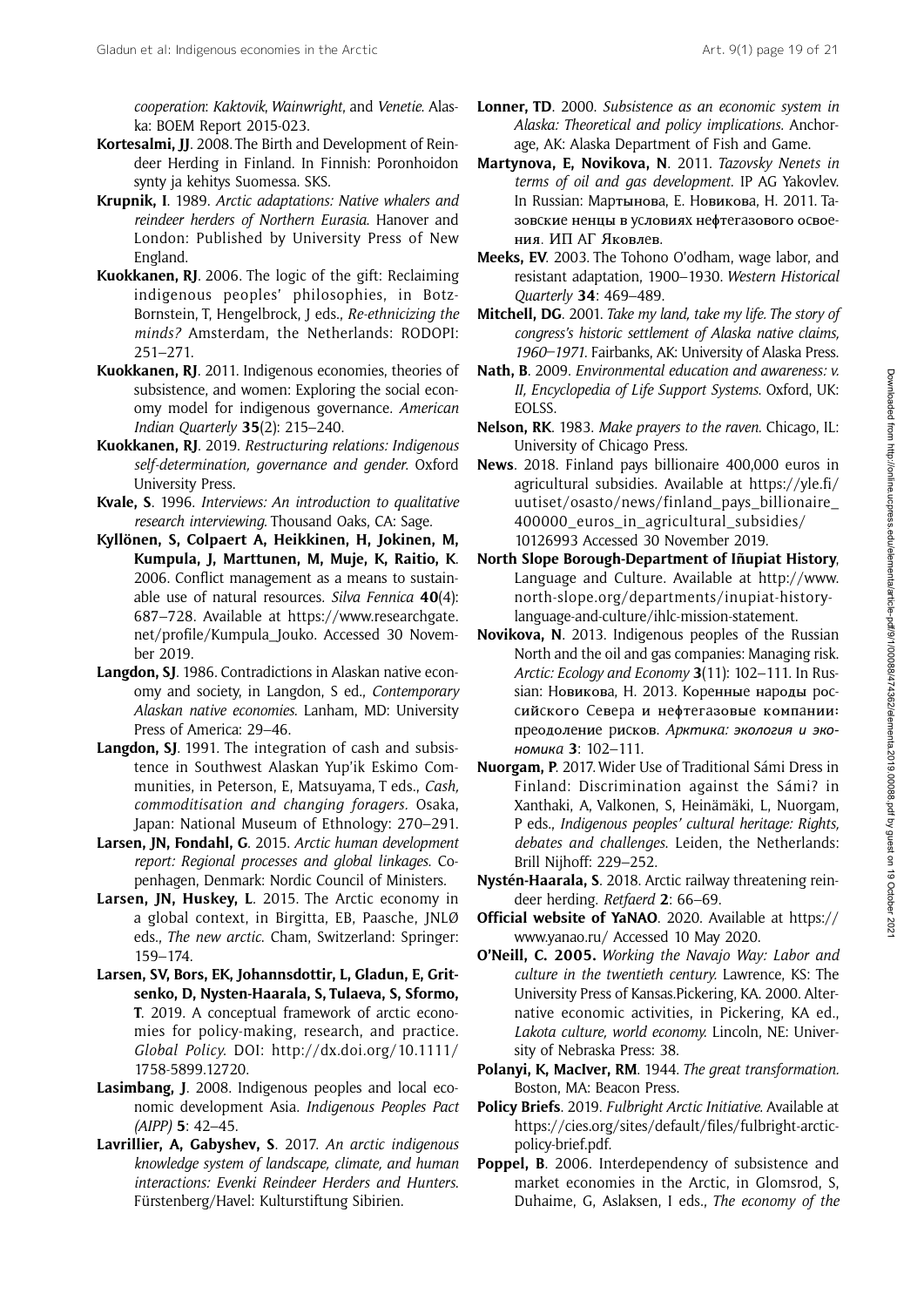North. Statistisk sentralbyre - Statistics Norway. Oslo–Kongsvinger: 65–80.

- Poppel, B, Kruse, J. 2010. The importance of a mixed cash- and harvest herding based economy to living in the Arctic – An analysis based on Survey of Living Conditions in the Arctic (SLiCA), in Møller, V, Huscka, D eds., Quality of life in the New Millenium: Advances in quality-of-life studies, theory and research. Springer Verlag: 6 (Social Indicators Research Series).
- Poppel, B, Kruse, J, Duhaime, G, Abryutina, L. 2007. Survey of living conditions in the Arctic: Results. Anchorage, AK: Institute of Social and Economic Research, University of Alaska Anchorage.
- Population in YaNAO. 2018. Salekhard. Russia: Official website of YaNAO administration. Available at [https://www.yanao.ru.](https://www.yanao.ru) Accessed 10 October 2019.
- Regional Alaska Native Corporations Status 40 Years after Establishment, and Future Considerations. 2012. Highlights of GAO-13-121, a report to congressional requesters. Available at [https://www.](https://www.gao.gov/assets/660/650857.pdf) [gao.gov/assets/660/650857.pdf](https://www.gao.gov/assets/660/650857.pdf). Accessed 10 October 2019.
- Reindeer Herders' Association. Official website. Available at [https://paliskunnat.fi/reindeer-herders](https://paliskunnat.fi/reindeer-herders-association/)[association/](https://paliskunnat.fi/reindeer-herders-association/) Accessed 10 October 2019.
- Rodgers, D. 2015. The depth of Russia. Oil, power and culture after socialism. New York, NY: Cornell University Press.
- Russian Federation. 1999. Federal law-82 of April 30, 1999, On guarantees of the rights of smallnumbered indigenous peoples of the Russian Federation. Available at [https://constitution.garant.ru/act/](https://constitution.garant.ru/act/right/180406/) [right/180406/](https://constitution.garant.ru/act/right/180406/). Accessed 10 October 2019.
- Russian Federation. 2000. Federal law-104 of July 20, 2000, On the general principles of organizing smallnumbered indigenous communities of the North, Siberia, and the Far East of the Russian federation. Available at<https://base.garant.ru/182356/>. Accessed 10 October 2019.
- Russian Federation. 2009. Concept of sustainable development of indigenous peoples of the North, Siberia and the Far East of the Russian Federation, The Act 132-R approved by the decree of the Government of February 4, 2009, In Russian: Концепция устойчивого развития коренных малочисленных народов Севера, Сибири и Дальнего Востока Российской Федерации, утверждена распоряжением Правительства РФ от 04.02.2009 № 132-р.
- Russian Federation. 2016. Yamalo-Nenets Law-34 of June 6, 2016, On On Reindeer Herding in the Yamalo-Nenets Autonomous Orkug. Available at [http://docs.cntd.ru/document/428583521.](http://docs.cntd.ru/document/428583521) Accessed 10 October 2019.
- The Sami Language. 2019. Available at [https://www.](https://www.samediggi.fi/sami-info/?lang=en) [samediggi.fi/sami-info/?lang=en](https://www.samediggi.fi/sami-info/?lang=en) Accessed 10 May 2020.
- The Sami Parliament, Inari. 2007. The Current Situation of traditional Sami livelihoods in Finland—Background for indicators of the Biodiversity Agreement.

In Finnish: Saamelaisten perinteisten elinkeinojen nykytilanne Suomessa – Biodiversiteettisopimuksen seurantaindikaattorien taustoitus. Available at [https://www.samediggi.fi/wp-content/uploads/](https://www.samediggi.fi/wp-content/uploads/2019/01/Perinteiset-saamelaiset-elinkeinot-2.pdf) [2019/01/Perinteiset-saamelaiset-elink einot-2.pdf.](https://www.samediggi.fi/wp-content/uploads/2019/01/Perinteiset-saamelaiset-elinkeinot-2.pdf) Accessed 10 October 2019.

- Shelden, K, Rugh, D. 1995. The bowhead whale, Balaena mysticetus: Its historic and current status. Marine Fisheries Review 57(3–4): 1–20.
- Sonnenfeld, J. 1957. Changes in subsistence among the Barrow Eskimo [dissertation]. Baltimore, MD: Geography, Johns Hopkins University.
- Stammler, F. 2005. Reindeer nomads meet the market: Culture, property and globalisation at the end of the land. Muenster, Germany: Litverlag.
- Stammler, F. 2011. Oil without conflicts. The anthropology of industrialization in Northern Russia, in Behrends, A, Reyna, S, Günther, S eds., Crude domination. An anthropology of oil. New York, NY: Berghahn Books: 243–269.
- Stigler, GJ. 1941. Production and distribution theories, 1870 to 1895. New York, NY: The Macmillan Company.
- Stuckenberger, N. 2007. Thin ice: Inuit traditions within a changing environment. First edition. Hanover, NH: Hood Museum of Art.
- Tuck, BH, Huskey, L. 1986. Economic growth and development strategies for rural Alaska: A time to reconsider, in Langdon, SJ ed., Contemporary Alaska native economies. Lanham, MD: University Press of America: 1–14.
- Tulaeva, S, Nysten-Haarala, S. 2019. Resource allocation in oil-dependent communities: Oil rent and benefit sharing arrangements. Resources 8: 86.
- Tysiachniouk, M, Henry, L, Lamers, M, Tatenhove, J. 2018. Oil and Indigenous people in sub-Arctic Russia: Rethinking equity and governance in benefit sharing agreements. Energy Research & Social Science 37: 140–152.
- Tysiachniouk, M, Tulaeva, S. 2017. Benefit-sharing arrangements between oil companies and indigenous people in Russian Northern Regions. Sustainability 9(8): 1326.
- United Nations. 2007. United Nations declaration on the rights of indigenous peoples. Available at [https://](https://www.un.org/development/desa/indigenouspeoples/declaration-on-the-rights-of-indigenous-peoples.html) [www.un.org/development/desa/indigenouspeoples/](https://www.un.org/development/desa/indigenouspeoples/declaration-on-the-rights-of-indigenous-peoples.html) [declaration-on-the-rights-of-indigenous-peoples.](https://www.un.org/development/desa/indigenouspeoples/declaration-on-the-rights-of-indigenous-peoples.html) [html.](https://www.un.org/development/desa/indigenouspeoples/declaration-on-the-rights-of-indigenous-peoples.html) Accessed 3 October 2019.
- United States of America. 1971. Public Law 92–203, approved December 18, 1971, Alaska Native Claims Settlement Act, 43 USC 1601–1624, 85 Stat. 688.
- Usher, P. 1998: The North: One land, two ways of life, in McCann, L, Gunn, A eds., Heartland and hinterland. A regional geography of Canada. Scarborough: 357–394.
- VanStone, JW. 1960. A successful combination of subsistence and wage economies on the village level. Economic Development and Cultural Change 8(2): 174–191.
- Williams, G. 1985. Population growth and migration in Alaska. Alaska Economic Trends 5(10): l–10.